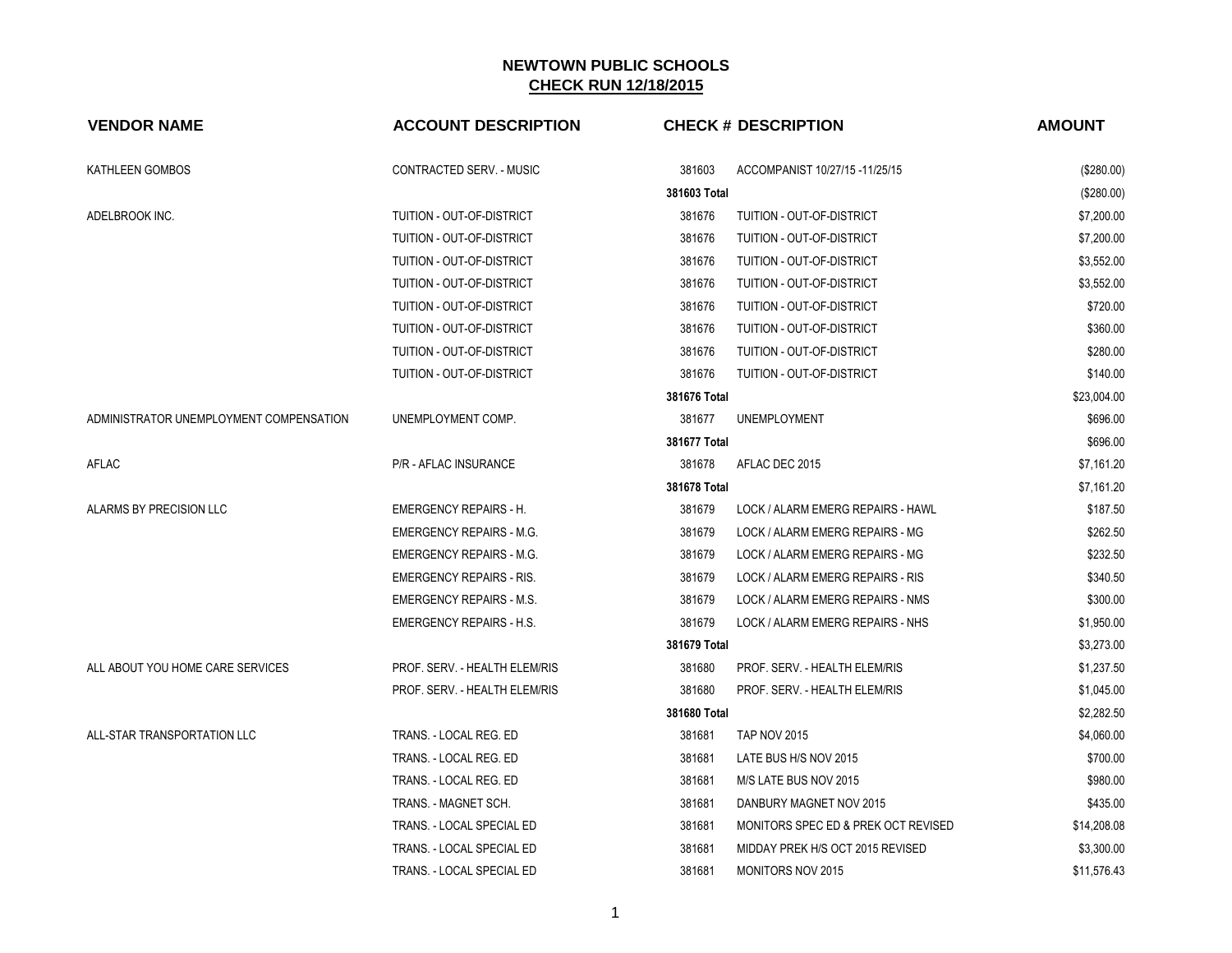| <b>VENDOR NAME</b>              | <b>ACCOUNT DESCRIPTION</b>       |              | <b>CHECK # DESCRIPTION</b>                    | <b>AMOUNT</b> |
|---------------------------------|----------------------------------|--------------|-----------------------------------------------|---------------|
| ALL-STAR TRANSPORTATION LLC     | TRANS. - OUT-OF-DISTRICT         | 381681       | LIFE SKILLS H/S 10/26/15                      | \$555.00      |
|                                 | TRANS. - OUT-OF-DISTRICT         | 381681       | WORKERS PROGRAM OCT 2015 REVISED              | \$2,337.50    |
|                                 | STUDENT TRAVEL - SPORTS          | 381681       | SPORTS- STUDENT TRANSPORTATION                | \$5,395.00    |
|                                 | STUDENT TRAVEL - CLASSROOM       | 381681       | UNIFIED TO WILBY HIGH SCHOOL                  | \$215.00      |
|                                 |                                  | 381681 Total |                                               | \$43,762.01   |
| ALL-STAR TRANSPORTATION LLC     | TRANS. - MAGNET SCH.             | 381682       | ECA MAGNET SCHOOL - 144 DAYS 2015-16          | \$4,130.00    |
|                                 | TRANS. - MAGNET SCH.             | 381682       | RCA MAGNET SCHOOL - 140 DAYS 2015-16          | \$4,130.00    |
|                                 | TRANS. - NONNEWAUG               | 381682       | NONNAWAUG SCHOOL - 181 DAYS 2015-16           | \$3,891.50    |
|                                 | TRANS. - VO/TECH.                | 381682       | HATS SCHOOL - 181 DAYS 2015-16                | \$5,339.50    |
|                                 | TRANS. - LOCAL SPECIAL ED        | 381682       | 3 W/C AND SPECIAL ED IN-DISTRICT 2015-16      | \$16,744.50   |
|                                 | TRANS. - LOCAL SPECIAL ED        | 381682       | <b>LSPED RUNS 2015-16</b>                     | \$10,416.50   |
|                                 | TRANS. - LOCAL REG. ED           | 381682       | LOCAL REGULAR ED BUS CONTRACT 2015-16         | \$224,813.80  |
|                                 | <b>TRANS. - PRIVATE</b>          | 381682       | ST. ROSE PORTION OF TRANSPORTATION            | \$21,498.30   |
|                                 | <b>TRANS. - PRIVATE</b>          | 381682       | FRASER WOODS PORTION OF TRANSPORTATION        | \$5,015.00    |
|                                 | <b>TRANS. - PRIVATE</b>          | 381682       | HOUSATONIC VALLEY PORTION OF TRANSPORTATION   | \$4,867.50    |
|                                 | TRANS. - MAGNET SCH.             | 381682       | DANBURY MAGNET PORTION OF TRANSPORTATION      | \$2,970.00    |
|                                 |                                  | 381682 Total |                                               | \$303,816.60  |
| AMERICAN ASSOCIATION OF PHYSICS | <b>INSTR. SUPPLIES - SCIENCE</b> | 381683       | <b>WEB ASSIGN EXAMS</b>                       | \$104.00      |
|                                 |                                  | 381683 Total |                                               | \$104.00      |
| AMERICAN RED CROSS              | STAFF TRAIN. - HEALTH ADMIN.     | 381684       | CPR/FIRST AID TRAINING 2015/16                | \$76.00       |
|                                 |                                  | 381684 Total |                                               | \$76.00       |
| APPLE INC.                      | OFF. SUPPLIES - ADMIN.           | 381685       | IPad Mini 2 32GB - Space Gray                 | \$299.00      |
|                                 | OFF. SUPPLIES - ADMIN.           | 381685       | 3 Year AppleCare+ for iPad - PN: S5193LL/A    | \$99.00       |
|                                 | OFF. SUPPLIES - ADMIN.           | 381685       | STM dux Case for iPad mini - Red PN HFDM2ZM/B | \$44.95       |
|                                 |                                  | 381685 Total |                                               | \$442.95      |
| ASBO INTERNATIONAL              | MEMBERSHIPS - BUS. SERV.         | 381686       | MEMBERSHIP #6744                              | \$219.00      |
|                                 |                                  | 381686 Total |                                               | \$219.00      |
| ASSOCIATED REFUSE HAULERS       | <b>REFUSE REMOVAL</b>            | 381687       | REFUSE REMOVAL - ALL SCHOOLS 2015-2016        | \$7,508.07    |
|                                 | <b>REFUSE REMOVAL</b>            | 381687       | CARDBOARD RECYCLING 2015-2016                 | \$80.00       |
|                                 | <b>REFUSE REMOVAL</b>            | 381687       | CARDBOARD RECYCLING 2015-2016                 | \$100.00      |
|                                 | <b>REFUSE REMOVAL</b>            | 381687       | CARDBOARD RECYCLING 2015-2016                 | \$80.00       |
|                                 | <b>REFUSE REMOVAL</b>            | 381687       | CARDBOARD RECYCLING 2015-2016                 | \$98.00       |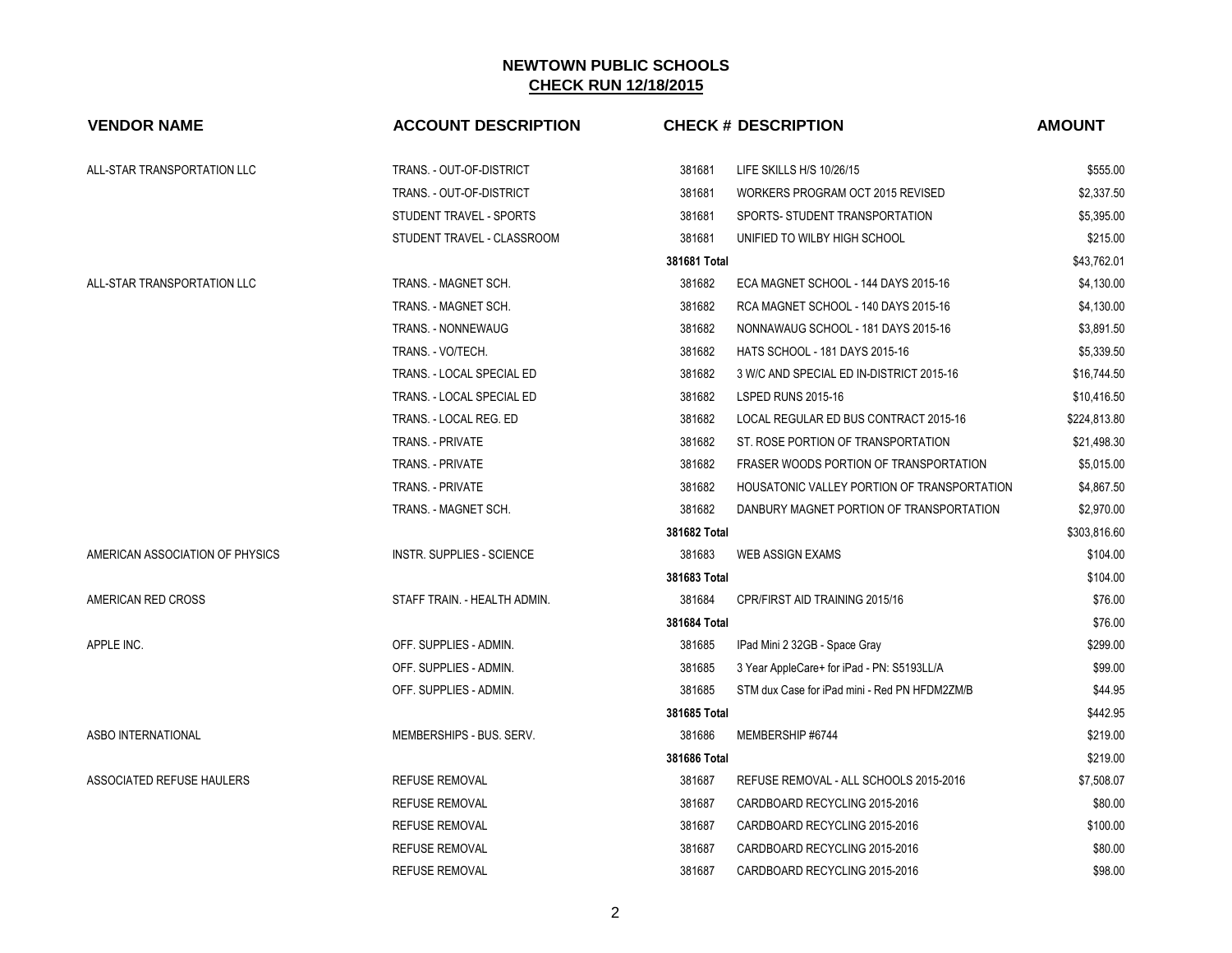| <b>VENDOR NAME</b>            | <b>ACCOUNT DESCRIPTION</b>          | <b>CHECK # DESCRIPTION</b>                                   | <b>AMOUNT</b> |
|-------------------------------|-------------------------------------|--------------------------------------------------------------|---------------|
| ASSOCIATED REFUSE HAULERS     | REFUSE REMOVAL                      | 381687<br>CARDBOARD RECYCLING 2015-2016                      | \$100.00      |
|                               | <b>REFUSE REMOVAL</b>               | 381687<br>CARDBOARD RECYCLING 2015-2016                      | \$125.00      |
|                               | <b>REFUSE REMOVAL</b>               | 381687<br>CARDBOARD RECYCLING 2015-2016                      | \$325.00      |
|                               |                                     | 381687 Total                                                 | \$8,416.07    |
| <b>BAGEL DELIGHT</b>          | OFF. SUPPLIES - SUPER.              | 381688<br>BOE BAGELS 12/04/2015                              | \$69.95       |
|                               |                                     | 381688 Total                                                 | \$69.95       |
| <b>BRIAN BALLERINI</b>        | <b>B&amp;G SUPPLIES - CUSTODIAL</b> | 381689<br>SHOES (60068) CORR INGRESS                         | \$29.99       |
|                               |                                     | 381689 Total                                                 | \$29.99       |
| PHILLIP BEIERLE               | MEMBERSHIPS - MUSIC                 | 381690<br>NAFME MEMBERSHIP                                   | \$128.00      |
|                               |                                     | 381690 Total                                                 | \$128.00      |
| BERCHEM, MOSES & DEVLIN, P.C. | PROF. SERV. - SP. ED. LEGAL         | 381691<br>SERVE OCT 2015                                     | \$34,765.65   |
|                               |                                     | 381691 Total                                                 | \$34,765.65   |
| BLUE LABEL POWER INC.         | REPAIRS - INFO. TECH.               | 381692<br>Replacement battery for Dell Latitude E5420        | \$227.00      |
|                               |                                     | 381692 Total                                                 | \$227.00      |
| GINA BRADBURY P.T.            | STAFF TRAVEL - SP. ED. PREK-8       | 381693<br>TRAVEL NOV 2015                                    | \$59.69       |
|                               |                                     | 381693 Total                                                 | \$59.69       |
| <b>BUG BUSTER INC.</b>        | <b>B&amp;G CONTRACTED SERV.</b>     | 381694<br>MONTHLY PEST CONTROL - ALL SCHOOLS (2015-2016)     | \$79.44       |
|                               | <b>B&amp;G CONTRACTED SERV.</b>     | 381694<br>MONTHLY PEST CONTROL - ALL SCHOOLS (2015-2016)     | \$105.81      |
|                               | <b>B&amp;G CONTRACTED SERV.</b>     | 381694<br>MONTHLY PEST CONTROL - ALL SCHOOLS (2015-2016)     | \$80.81       |
|                               | <b>B&amp;G CONTRACTED SERV.</b>     | 381694<br>MONTHLY PEST CONTROL - ALL SCHOOLS (2015-2016)     | \$79.44       |
|                               | <b>B&amp;G CONTRACTED SERV.</b>     | 381694<br>MONTHLY PEST CONTROL - ALL SCHOOLS (2015-2016)     | \$81.71       |
|                               | <b>B&amp;G CONTRACTED SERV.</b>     | 381694<br>MONTHLY PEST CONTROL - ALL SCHOOLS (2015-2016)     | \$81.71       |
|                               | <b>B&amp;G CONTRACTED SERV.</b>     | 381694<br>MONTHLY PEST CONTROL - ALL SCHOOLS (2015-2016)     | \$162.99      |
|                               |                                     | 381694 Total                                                 | \$671.91      |
| CAEA SCHOLASTIC ART AWARDS    | STAFF TRAIN. - CLASSROOM            | 381695<br>REGISTRATION FEE FOR 2016 SCHOLASTIC AWARD         | \$100.00      |
|                               |                                     | 381695 Total                                                 | \$100.00      |
| <b>CAG TRG</b>                | STAFF TRAIN. - STAFF DEVELOP.       | 381696<br>Registration #85352121 NE CONF on Gifted Education | \$1,400.00    |
|                               |                                     | 381696 Total                                                 | \$1,400.00    |
| CANON FINANCIAL SERVICES INC. | COPIER RENTAL - CLASSROOM           | QTR. OF COPIER CONTRACT 2015/16<br>381697                    | \$2,682.18    |
|                               | COPIER RENTAL - CLASSROOM           | QTR. OF COPIER CONTRACT 2015/16<br>381697                    | \$4,224.97    |
|                               | COPIER RENTAL - CLASSROOM           | QTR. OF COPIER CONTRACT 2015/16<br>381697                    | \$3,108.93    |
|                               | COPIER RENTAL - CLASSROOM           | QTR. OF COPIER CONTRACT 2015/16<br>381697                    | \$2,676.91    |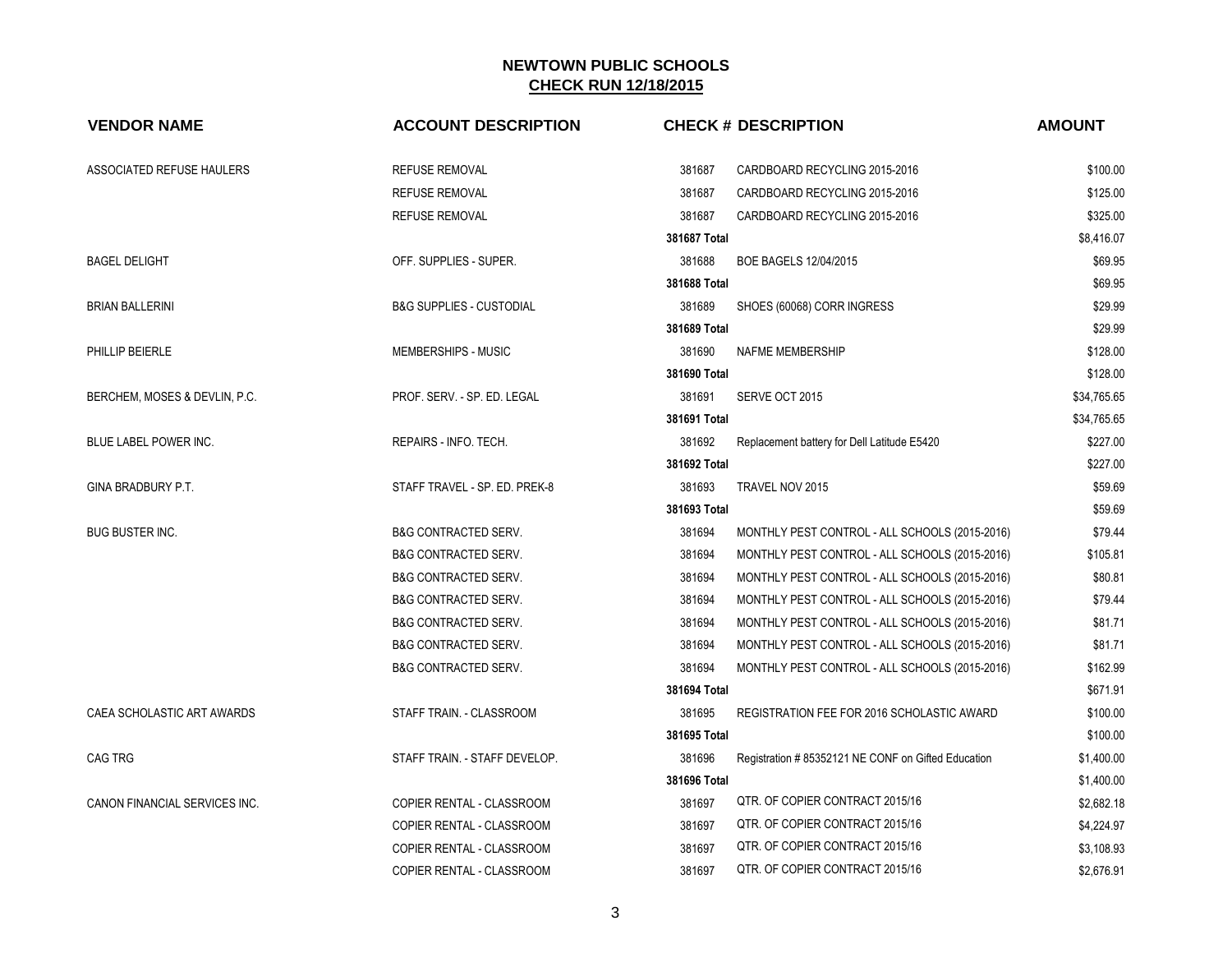| <b>VENDOR NAME</b>            | <b>ACCOUNT DESCRIPTION</b>       |              | <b>CHECK # DESCRIPTION</b>                | <b>AMOUNT</b> |
|-------------------------------|----------------------------------|--------------|-------------------------------------------|---------------|
| CANON FINANCIAL SERVICES INC. | COPIER RENTAL - CLASSROOM        | 381697       | QTR. OF COPIER CONTRACT 2015/16           | \$6,085.28    |
|                               | COPIER RENTAL - CLASSROOM        | 381697       | QTR. OF COPIER CONTRACT 2015/16           | \$7,633.34    |
|                               | COPIER RENTAL - CLASSROOM        | 381697       | QTR. OF COPIER CONTRACT 2015/16           | \$15,136.88   |
|                               | COPIER RENTAL - BUS. SERV.       | 381697       | QTR. OF COPIER CONTRACT 2015/16           | \$9,416.51    |
|                               |                                  | 381697 Total |                                           | \$50,965.00   |
| <b>CECA</b>                   | STAFF TRAIN. - COMPUTER ED.      | 381698       | <b>CECA Registrations</b>                 | \$495.00      |
|                               |                                  | 381698 Total |                                           | \$495.00      |
| <b>CIRMA</b>                  | LIABILITY/UMBRELLA INS.          | 381699       | LIABILITY INS 2015/16                     | \$74,570.75   |
|                               | WORKERS COMP.                    | 381699       | WORKERS COMP 2015/16                      | \$120,203.89  |
|                               |                                  | 381699 Total |                                           | \$194,774.64  |
| THE COLLEGE BOARD             | CONTRACTED SERV. - GUIDANCE      | 381700       | College-Bound Seniors Reports - 2015      | \$195.00      |
|                               |                                  | 381700 Total |                                           | \$195.00      |
| THE COLLEGE BOARD             | MEMBERSHIPS - GUIDANCE           | 381701       | MEMBERSHIP FEE                            | \$325.00      |
|                               |                                  | 381701 Total |                                           | \$325.00      |
| CONN JUNIOR REPUBLIC INC.     | TUITION - OUT-OF-DISTRICT        | 381702       | TUITION - OUT-OF-DISTRICT                 | \$3,277.94    |
|                               | TUITION - OUT-OF-DISTRICT        | 381702       | TUITION - OUT-OF-DISTRICT                 | \$4,370.59    |
|                               | TUITION - OUT-OF-DISTRICT        | 381702       | TUITION - OUT-OF-DISTRICT                 | \$225.00      |
|                               |                                  | 381702 Total |                                           | \$7,873.53    |
| <b>LAUREN CONNOR</b>          | INSTR. SUPPLIES - SP. ED. PREK-8 | 381703       | <b>REINFORCER &amp; PROGRAM MATERIALS</b> | \$25.92       |
|                               |                                  | 381703 Total |                                           | \$25.92       |
| NANCY CONRON                  | STAFF TRAVEL - STAFF DEVELOP.    | 381704       | TRAVEL NOV 2015                           | \$98.44       |
|                               |                                  | 381704 Total |                                           | \$98.44       |
| PATRICIA A. CORVELLO          | SPECIALISTS - CLASSROOM          | 381705       | <b>SERV</b>                               | \$700.00      |
|                               | SPECIALISTS - CLASSROOM          | 381705       | <b>SERV</b>                               | \$700.00      |
|                               | SPECIALISTS - CLASSROOM          | 381705       | <b>SERV</b>                               | \$700.00      |
|                               | SPECIALISTS - CLASSROOM          | 381705       | <b>SERV</b>                               | \$700.00      |
|                               | SPECIALISTS - HEALTH ED.         | 381705       | <b>SERV</b>                               | \$700.00      |
|                               | SPECIALISTS - HEALTH ED          | 381705       | <b>SERV</b>                               | \$700.00      |
|                               | SPECIALISTS - HEALTH ED          | 381705       | <b>SERV</b>                               | \$800.00      |
|                               |                                  | 381705 Total |                                           | \$5,000.00    |
| <b>KRISTINE COTTON</b>        | <b>TUTORS - HOMEBOUND</b>        | 381706       | <b>TUTORS - HOMEBOUND</b>                 | \$714.00      |
|                               |                                  | 381706 Total |                                           | \$714.00      |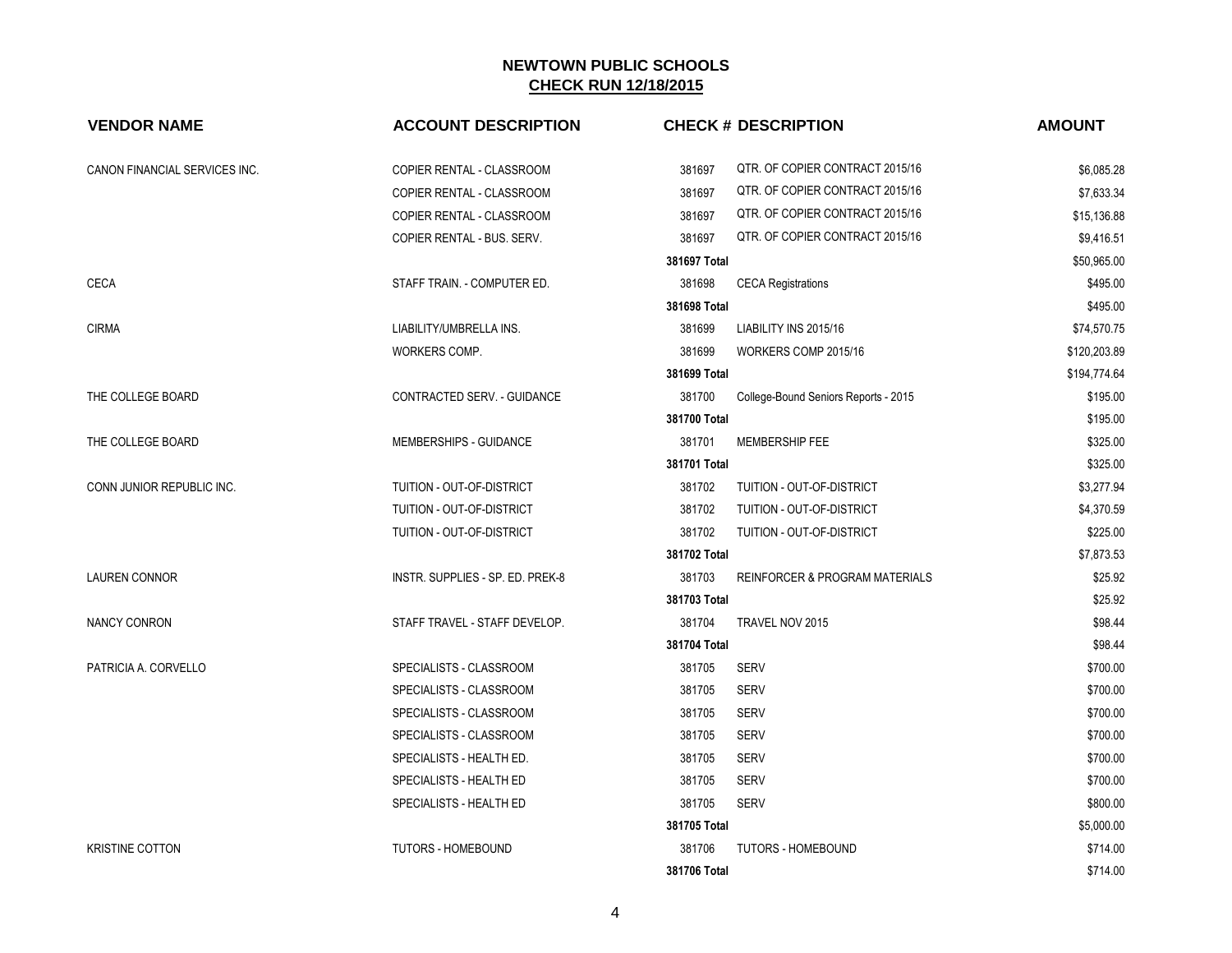| <b>VENDOR NAME</b>                   | <b>ACCOUNT DESCRIPTION</b>              | <b>CHECK # DESCRIPTION</b>                                 | <b>AMOUNT</b> |
|--------------------------------------|-----------------------------------------|------------------------------------------------------------|---------------|
| CPI (CRISIS PREVENTION INTERVENTION) | STAFF TRAIN. - PUPIL SERV.              | 381707<br>INITIAL CPI BOOKLETS WITH ENHANCEMENTS           | \$382.25      |
|                                      | MEMBERSHIPS - PUPIL SERV.               | 381707<br><b>RENEWAL CPI TRAINERS</b>                      | \$150.00      |
|                                      | MEMBERSHIPS - PUPIL SERV.               | 381707<br><b>RENEWAL CPI TRAINERS</b>                      | \$150.00      |
|                                      |                                         | 381707 Total                                               | \$682.25      |
| <b>CREC</b>                          | REPAIRS - SP/HEAR.                      | 381708<br>AUDIOLOGICAL MAINTENANCE SERVICES                | \$3,241.00    |
|                                      |                                         | 381708 Total                                               | \$3,241.00    |
| <b>CRYSTAL ROCK</b>                  | INSTR. SUPPLIES - CLASSROOM             | 381709<br>Delivery of 17 5-gallon Water Bottles, per month | \$51.00       |
|                                      | INSTR. SUPPLIES - CLASSROOM             | 381709<br>for rental of water cooler/heater.               | \$8.00        |
|                                      |                                         | 381709 Total                                               | \$59.00       |
| DALTON TRACK & TENNIS                | <b>EMERGENCY REPAIRS - H.S.</b>         | 381710<br>REPAIR TRACK DAMAGE DUE TO FALLEN TREE           | \$3,975.00    |
|                                      |                                         | 381710 Total                                               | \$3,975.00    |
| <b>BONNIE DELORENZO</b>              | STAFF TRAVEL - PUPIL SERV.              | 381711<br>TRAVEL WORKSHOP IDEA                             | \$47.04       |
|                                      |                                         | 381711 Total                                               | \$47.04       |
| EAGLETON SCHOOL INC.                 | TUITION - OUT-OF-DISTRICT               | 381712<br>TUITION - OUT-OF-DISTRICT                        | \$12,298.20   |
|                                      |                                         | 381712 Total                                               | \$12,298.20   |
| EAST RIVER ENERGY INC.               | FUEL OIL - GEN.                         | 381713<br>OIL MAINT GARAGE 85.0 GAL                        | \$254.15      |
|                                      | FUEL OIL - M.S.                         | 381713<br>OIL 3207.0 GAL                                   | \$9.588.93    |
|                                      |                                         | 381713 Total                                               | \$9,843.08    |
| <b>EASTCONN</b>                      | STAFF TRAIN. - HEALTH ADMIN.            | 381714<br>Eastconn Nurse Supervisor Conference             | \$75.00       |
|                                      |                                         | 381714 Total                                               | \$75.00       |
| EDUCATION CONNECTION                 | TRANS. - LOCAL REG. ED                  | 381715<br>TRANSP. NOV 2015                                 | \$2,310.00    |
|                                      | TRANS. - OUT-OF-DISTRICT                | 381715<br>TRANSP. NOV 2015                                 | \$75,330.00   |
|                                      |                                         | 381715 Total                                               | \$77,640.00   |
| EDUCATION CONNECTION                 | STAFF TRAIN. - CLASSROOM                | 381716<br>DIGITAL ACADEMY TRAINING                         | \$5,000.00    |
|                                      |                                         | 381716 Total                                               | \$5,000.00    |
| <b>EVERSOURCE</b>                    | ELECTRICITY - RIS.                      | 381717<br>ELEC 51324453075 132,072. KWH                    | \$22,992.54   |
|                                      | ELECTRICITY - RIS.                      | 381717<br>ELEC 51984466011 LOAN                            | \$378.92      |
|                                      | ELECTRICITY - M.S.                      | 381717<br>ELEC 51658443072 66,962. KWH                     | \$10,871.43   |
|                                      | ELECTRICITY - M.S.                      | 381717<br>ELEC 51352546030 1892.0 KWH                      | \$449.18      |
|                                      |                                         | 381717 Total                                               | \$34,692.07   |
| <b>EVERSOURCE</b>                    | PROPANE & NATURAL GAS - HAW.            | 381718<br>GAS 57890556004 1,890. CCF                       | \$1,602.36    |
|                                      | <b>PROPANE &amp; NATURAL GAS - RIS.</b> | 381718<br>GAS 57410220032 6,740. CCF                       | \$4,884.73    |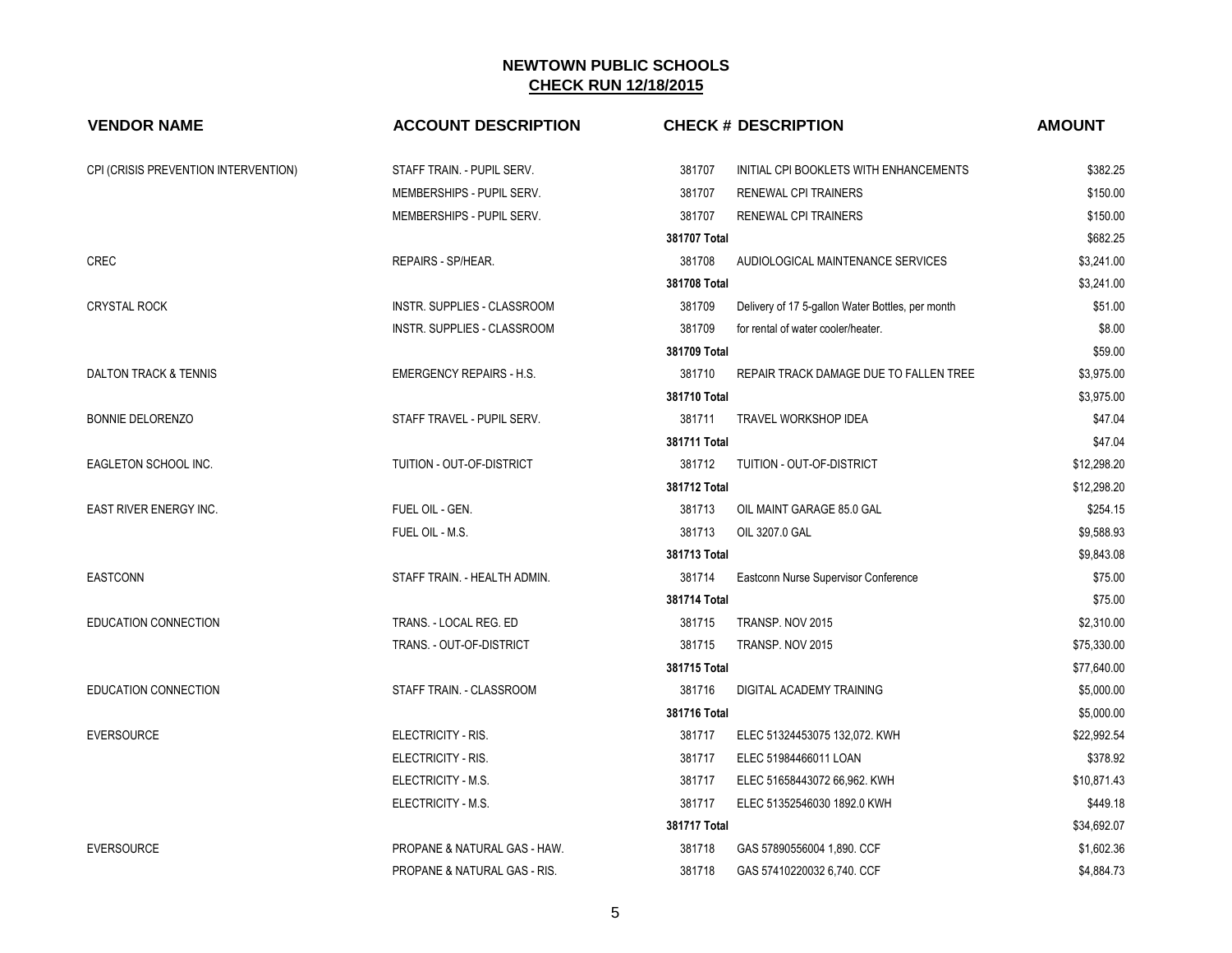| <b>VENDOR NAME</b>               | <b>ACCOUNT DESCRIPTION</b>              | <b>CHECK # DESCRIPTION</b>                   | <b>AMOUNT</b> |
|----------------------------------|-----------------------------------------|----------------------------------------------|---------------|
| <b>EVERSOURCE</b>                | <b>PROPANE &amp; NATURAL GAS - H.S.</b> | 381718<br>GAS 57445161052 21,060. CCF        | \$14,010.69   |
|                                  |                                         | 381718 Total                                 | \$20,497.78   |
| F & M ELECTRICAL SUPPLY CO, INC. | B. & G. REPAIRS - H.S.                  | 381719<br>REPLACEMENT BULBS - NHS            | (\$102.00)    |
|                                  | B. & G. REPAIRS - H.S.                  | 381719<br>REPLACEMENT BULBS - NHS            | \$1,836.00    |
|                                  |                                         | 381719 Total                                 | \$1,734.00    |
| <b>JEFFREY FELL</b>              | <b>B&amp;G SUPPLIES - CUSTODIAL</b>     | 381720<br>SHOES (60068) CORR INGRESS         | \$50.00       |
|                                  |                                         | 381720 Total                                 | \$50.00       |
| <b>FILMAROBICS INC.</b>          | <b>INSTR. SUPPLIES - WORLD LANG.</b>    | 381721<br>LESSON PLANS & DVDs - SEE CART     | \$166.65      |
|                                  |                                         | 381721 Total                                 | \$166.65      |
| <b>FLOCABULARY LLC</b>           | INSTR. SUPPLIES - SOC. STUDIES          | 381722<br>Flocabulary subscription renewal   | \$96.00       |
|                                  |                                         | 381722 Total                                 | \$96.00       |
| THE FOUNDATION SCHOOL            | TUITION - OUT-OF-DISTRICT               | 381723<br>TUITION - OUT-OF-DISTRICT          | \$24,556.00   |
|                                  |                                         | 381723 Total                                 | \$24,556.00   |
| <b>FRONTIER</b>                  | <b>TELEPHONE &amp; CABLE</b>            | 381724<br>TELEPHONE SERV 2015/16             | \$207.42      |
|                                  |                                         | 381724 Total                                 | \$207.42      |
| <b>FRONTIER</b>                  | <b>TELEPHONE &amp; CABLE</b>            | 381725<br>TELEPHONE SERV 2015/16             | \$144.93      |
|                                  |                                         | 381725 Total                                 | \$144.93      |
| <b>FRONTIER</b>                  | <b>TELEPHONE &amp; CABLE</b>            | 381726<br>TELEPHONE SERV 2015/16             | \$3,253.73    |
|                                  |                                         | 381726 Total                                 | \$3,253.73    |
| <b>FRONTIER</b>                  | <b>TELEPHONE &amp; CABLE</b>            | 381727<br>TELEPHONE SERV 2015/16             | \$62.09       |
|                                  |                                         | 381727 Total                                 | \$62.09       |
| <b>G-SPORTS WRESTLING</b>        | <b>REPAIRS - SPORTS</b>                 | 381728<br>ELECTRONIC SCALE                   | \$589.00      |
|                                  |                                         | 381728 Total                                 | \$589.00      |
| <b>GLOBAL MECHANICAL LLC</b>     | B. & G. REPAIRS - H.S.                  | 381729<br>F WING KITCHEN MIXING VALVE - NHS  | \$2,227.00    |
|                                  | <b>EMERGENCY REPAIRS - M.G.</b>         | 381729<br>REBUILD BAD CIRCULATION MOTOR - MG | \$1,518.89    |
|                                  | B. & G. REPAIRS - HOM.                  | 381729<br>REMOVE DEAD MICE FROM WITHIN WALLS | \$2,346.45    |
|                                  | B. & G. REPAIRS - M.S.                  | 381729<br>REBUILD CONDENSATE PUMP - HOM      | \$2,585.02    |
|                                  | <b>EMERGENCY REPAIRS - RIS.</b>         | 381729<br>REPLACE VAV BALL VALVES - RIS      | \$2,109.85    |
|                                  | <b>EMERGENCY REPAIRS - H.S.</b>         | 381729<br>REPAIRS TO VALVES, HOT WATER PUMP  | \$1,795.00    |
|                                  | <b>EMERGENCY REPAIRS - H.S.</b>         | 381729<br>REPAIRS TO VALVES, HOT WATER PUMP  | \$726.00      |
|                                  | <b>EMERGENCY REPAIRS - H.S.</b>         | 381729<br>REPAIRS TO VALVES, HOT WATER PUMP  | \$483.89      |
|                                  | <b>EMERGENCY REPAIRS - H.S.</b>         | 381729<br>REPAIRS TO VALVES, HOT WATER PUMP  | \$1,276.29    |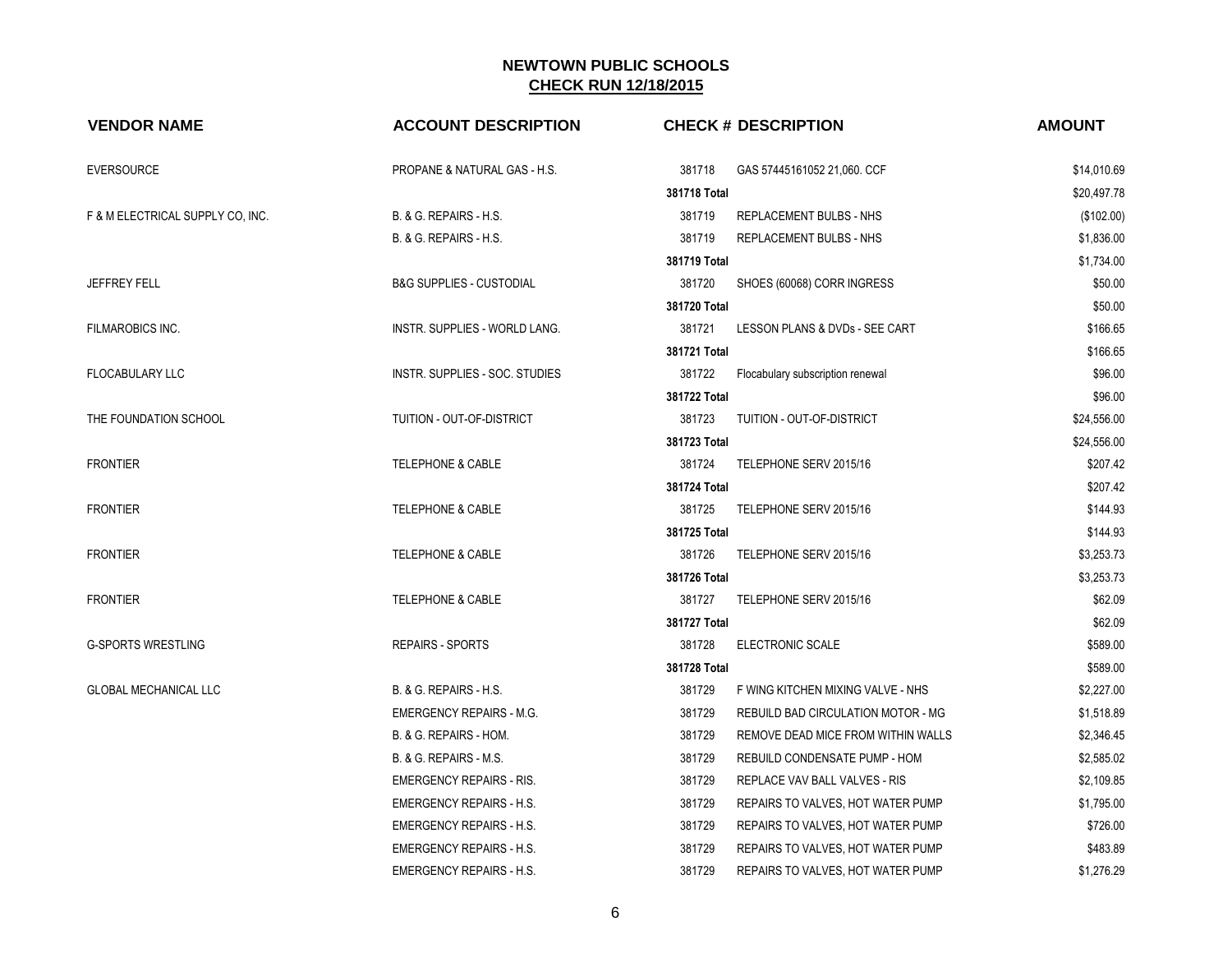| <b>VENDOR NAME</b>                | <b>ACCOUNT DESCRIPTION</b>          |              | <b>CHECK # DESCRIPTION</b>                 | <b>AMOUNT</b> |
|-----------------------------------|-------------------------------------|--------------|--------------------------------------------|---------------|
| <b>GLOBAL MECHANICAL LLC</b>      | <b>EMERGENCY REPAIRS - H.S.</b>     | 381729       | REPAIRS TO VALVES, HOT WATER PUMP          | \$1,407.50    |
|                                   | <b>EMERGENCY REPAIRS - H.S.</b>     | 381729       | REPAIRS TO VALVES, HOT WATER PUMP          | \$385.67      |
|                                   |                                     | 381729 Total |                                            | \$16,861.56   |
| <b>MEGHAN GLYNN</b>               | STAFF TRAVEL - SP. ED. PREK-8       | 381730       | TRAVEL OCT - NOV 2015                      | \$66.13       |
|                                   |                                     | 381730 Total |                                            | \$66.13       |
| GOLDIE AND LIBRO MUSIC CENTER LLC | <b>REPAIRS - MUSIC</b>              | 381731       | <b>INSTRUMENT REPAIRS</b>                  | \$195.00      |
|                                   | <b>REPAIRS - MUSIC</b>              | 381731       | <b>INSTRUMENT REPAIRS</b>                  | \$250.00      |
|                                   | <b>REPAIRS - MUSIC</b>              | 381731       | <b>INSTRUMENT REPAIRS</b>                  | \$139.85      |
|                                   | <b>REPAIRS - MUSIC</b>              | 381731       | <b>INSTRUMENT REPAIRS</b>                  | \$239.28      |
|                                   |                                     | 381731 Total |                                            | \$824.13      |
| <b>GRAINGER</b>                   | <b>B&amp;G SUPPLIES - MAINT.</b>    | 381732       | MICROFIBER PAD HOLDER - MAINT SUPPLIES     | \$65.56       |
|                                   | B. & G. REPAIRS - M.S.              | 381732       | <b>RUBBER DOOR SILENCERS - NMS REPAIRS</b> | \$9.60        |
|                                   | REPAIRS - TECH ED.                  | 381732       | <b>CUT OFF MACHINE</b>                     | \$211.60      |
|                                   | INSTR. SUPPLIES - TECH ED.          | 381732       | PLIERS-WRENCH                              | \$113.70      |
|                                   |                                     | 381732 Total |                                            | \$400.46      |
| HAT CITY PAPER & SUPPLY CO.       | <b>B&amp;G SUPPLIES - CUSTODIAL</b> | 381733       | LYSOL, HAND CLEANER, SPONGES               | \$1,783.00    |
|                                   |                                     | 381733 Total |                                            | \$1,783.00    |
| <b>HOMETOWN TOOL LLC</b>          | <b>B&amp;G SUPPLIES - CUSTODIAL</b> | 381734       | CUSTODIAN UNIFORM (2015-1016)              | \$44.00       |
|                                   | <b>B&amp;G SUPPLIES - CUSTODIAL</b> | 381734       | CUSTODIAN UNIFORM (2015-1016)              | \$28.00       |
|                                   | <b>B&amp;G SUPPLIES - CUSTODIAL</b> | 381734       | CUSTODIAN UNIFORM (2015-1016)              | \$135.00      |
|                                   | <b>B&amp;G SUPPLIES - CUSTODIAL</b> | 381734       | CUSTODIAN UNIFORM (2015-1016)              | \$7.00        |
|                                   | <b>B&amp;G SUPPLIES - CUSTODIAL</b> | 381734       | CUSTODIAN UNIFORM (2015-1016)              | \$28.00       |
|                                   |                                     | 381734 Total |                                            | \$242.00      |
| HUGH'S MECHANICAL EQUIPMENT LLC   | PROF. SERV. - B. & G.               | 381735       | UNDERGROUND TANK INSPECTIONS               | \$1,350.00    |
|                                   |                                     | 381735 Total |                                            | \$1,350.00    |
| HUSSEY SEATING COMPANY            | <b>EMERGENCY REPAIRS - RIS.</b>     | 381736       | BLEACHER, BACKSTOP, CURTAIN REPAIRS - RIS  | \$1,700.00    |
|                                   | <b>EMERGENCY REPAIRS - M.S.</b>     | 381736       | BLEACHER, BACKSTOP REPAIRS - NMS           | \$2,470.00    |
|                                   | <b>EMERGENCY REPAIRS - H.S.</b>     | 381736       | BLEACHER, BACKSTOP REPAIRS - NHS           | \$2,390.00    |
|                                   |                                     | 381736 Total |                                            | \$6,560.00    |
| HYDRO TECHNOLOGIES, INC.          | PROF. SERV. - B. & G.               | 381737       | WATER TESTING FOR BACTERIA - HOM           | \$55.00       |
|                                   |                                     | 381737 Total |                                            | \$55.00       |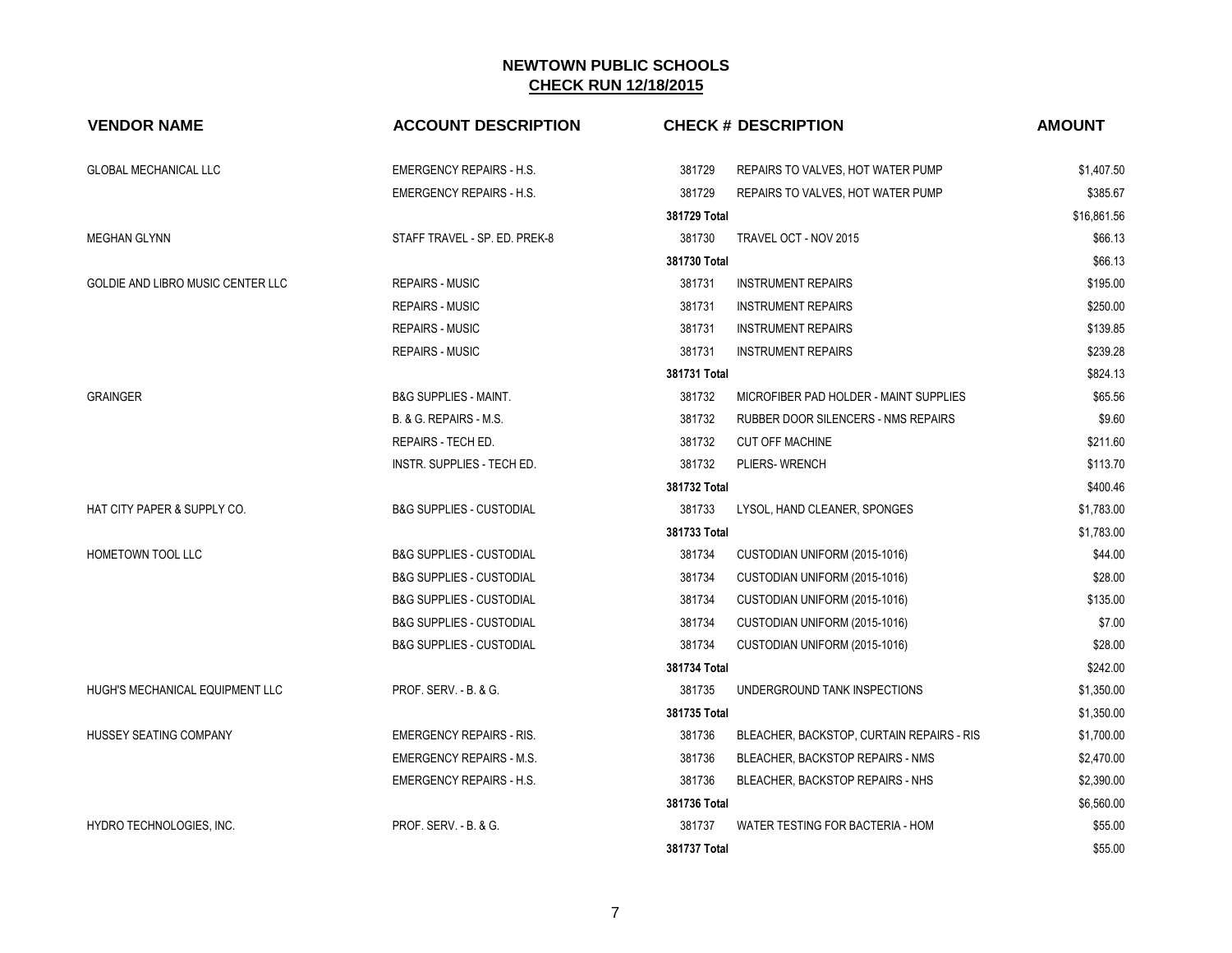| <b>VENDOR NAME</b>                     | <b>ACCOUNT DESCRIPTION</b>          |              | <b>CHECK # DESCRIPTION</b>                  | <b>AMOUNT</b> |
|----------------------------------------|-------------------------------------|--------------|---------------------------------------------|---------------|
| THE INSTITUTE OF PROFESSIONAL PRACTICE | PROF. SERV. - PSYCH/MED. EVAL.      | 381738       | PROF. SERV. - PSYCH/MED. EVAL.              | \$9,620.00    |
|                                        |                                     | 381738 Total |                                             | \$9,620.00    |
| <b>ITSAVVY LLC</b>                     | <b>INSTR. SUPPLIES - ENGLISH</b>    | 381739       | Replacement Lamp for projector, 450W.       | \$132.77      |
|                                        | <b>INSTR. SUPPLIES - SCIENCE</b>    | 381739       | Bulbs for Science dept. as per above.       | \$265.54      |
|                                        |                                     | 381739 Total |                                             | \$398.31      |
| KLINGBERG FAMILY CENTERS INC.          | TUITION - OUT-OF-DISTRICT           | 381740       | TUITION - OUT-OF-DISTRICT                   | \$7,194.35    |
|                                        |                                     | 381740 Total |                                             | \$7,194.35    |
| PAM KOHN                               | <b>TEXTBOOKS - READING</b>          | 381741       | <b>WORKSHOP REGISTRATION</b>                | \$45.00       |
|                                        | STAFF TRAVEL - CLASSROOM            | 381741       | TRAVEL SMARTER BALANCED INTERIM             | \$19.90       |
|                                        | STAFF TRAVEL - CLASSROOM            | 381741       | TRAVEL CT FORUM                             | \$43.36       |
|                                        |                                     | 381741 Total |                                             | \$108.26      |
| <b>SCOTT KOVACK</b>                    | <b>B&amp;G SUPPLIES - CUSTODIAL</b> | 381742       | SHOES (60068) CORR INGRESS                  | \$6.35        |
|                                        |                                     | 381742 Total |                                             | \$6.35        |
| CARLA LARRACUENTE                      | STAFF TRAVEL - SP. ED. PREK-8       | 381743       | TRAVEL NOV 2015                             | \$23.00       |
|                                        |                                     | 381743 Total |                                             | \$23.00       |
| LOADING DOC CENTRAL LLC                | <b>B&amp;G CONTRACTED SERV.</b>     | 381744       | LOADING DOCK PREV MAINT - RIS / NHS         | \$219.50      |
|                                        |                                     | 381744 Total |                                             | \$219.50      |
| MAGNAKLEEN SERVICES LLC                | <b>B&amp;G SUPPLIES - CUSTODIAL</b> | 381745       | MOP / RUG SERVICE (ALL SCHOOLS) - 2015-2016 | \$130.00      |
|                                        | <b>B&amp;G SUPPLIES - CUSTODIAL</b> | 381745       | MOP / RUG SERVICE (ALL SCHOOLS) - 2015-2016 | \$166.50      |
|                                        | <b>B&amp;G SUPPLIES - CUSTODIAL</b> | 381745       | MOP / RUG SERVICE (ALL SCHOOLS) - 2015-2016 | \$48.50       |
|                                        | <b>B&amp;G SUPPLIES - CUSTODIAL</b> | 381745       | MOP / RUG SERVICE (ALL SCHOOLS) - 2015-2016 | \$19.50       |
|                                        | <b>B&amp;G SUPPLIES - CUSTODIAL</b> | 381745       | MOP / RUG SERVICE (ALL SCHOOLS) - 2015-2016 | \$36.00       |
|                                        | <b>B&amp;G SUPPLIES - CUSTODIAL</b> | 381745       | MOP / RUG SERVICE (ALL SCHOOLS) - 2015-2016 | \$18.00       |
|                                        | <b>B&amp;G SUPPLIES - CUSTODIAL</b> | 381745       | MOP / RUG SERVICE (ALL SCHOOLS) - 2015-2016 | \$144.00      |
|                                        | <b>B&amp;G SUPPLIES - CUSTODIAL</b> | 381745       | MOP / RUG SERVICE (ALL SCHOOLS) - 2015-2016 | \$130.00      |
|                                        | <b>B&amp;G SUPPLIES - CUSTODIAL</b> | 381745       | MOP / RUG SERVICE (ALL SCHOOLS) - 2015-2016 | \$166.50      |
|                                        | <b>B&amp;G SUPPLIES - CUSTODIAL</b> | 381745       | MOP / RUG SERVICE (ALL SCHOOLS) - 2015-2016 | \$48.50       |
|                                        | <b>B&amp;G SUPPLIES - CUSTODIAL</b> | 381745       | MOP / RUG SERVICE (ALL SCHOOLS) - 2015-2016 | \$19.50       |
|                                        | <b>B&amp;G SUPPLIES - CUSTODIAL</b> | 381745       | MOP / RUG SERVICE (ALL SCHOOLS) - 2015-2016 | \$36.00       |
|                                        | <b>B&amp;G SUPPLIES - CUSTODIAL</b> | 381745       | MOP / RUG SERVICE (ALL SCHOOLS) - 2015-2016 | \$109.70      |
|                                        | <b>B&amp;G SUPPLIES - CUSTODIAL</b> | 381745       | MOP / RUG SERVICE (ALL SCHOOLS) - 2015-2016 | \$33.80       |
|                                        | <b>B&amp;G SUPPLIES - CUSTODIAL</b> | 381745       | MOP / RUG SERVICE (ALL SCHOOLS) - 2015-2016 | \$47.15       |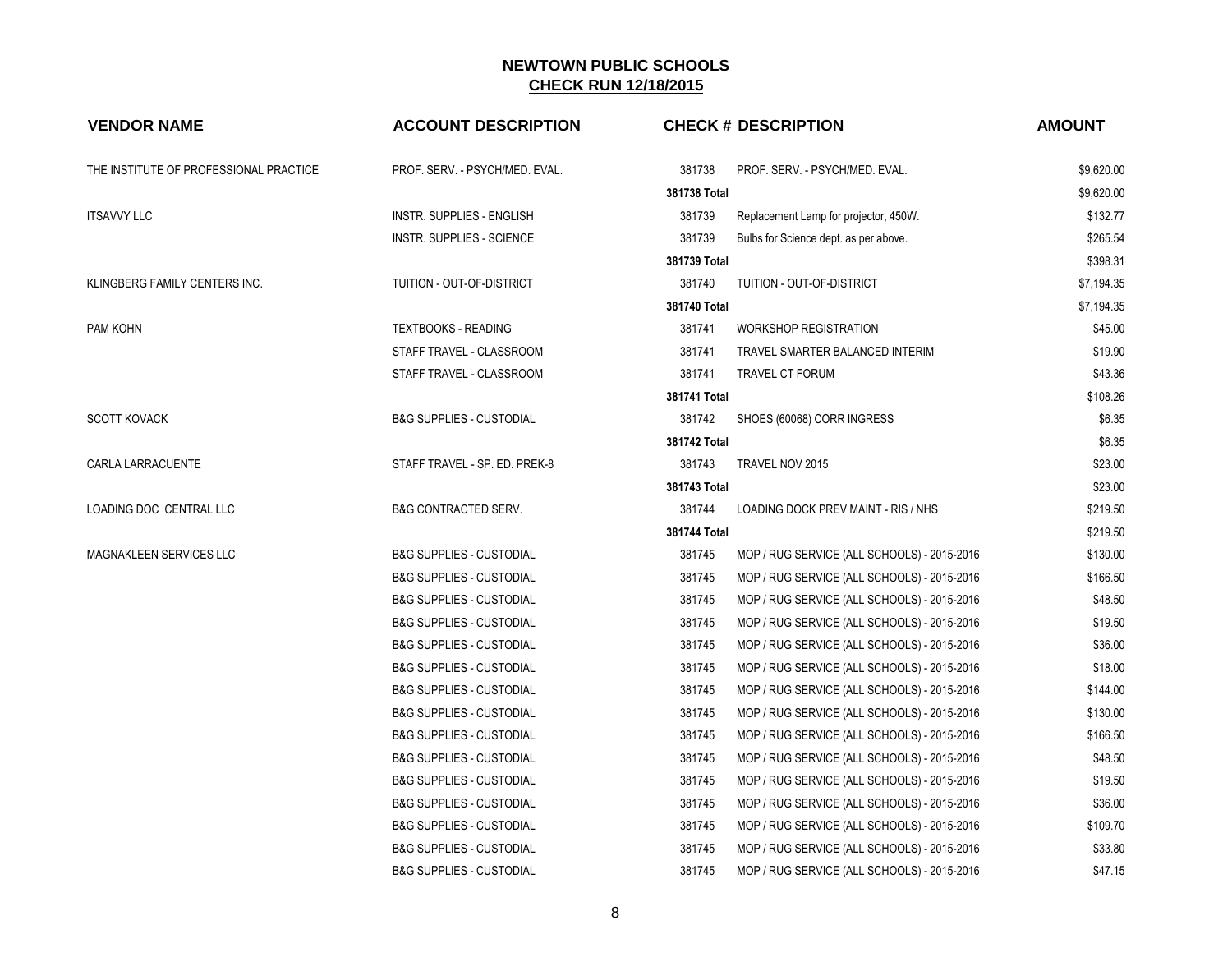| <b>VENDOR NAME</b>      | <b>ACCOUNT DESCRIPTION</b>          |              | <b>CHECK # DESCRIPTION</b>                  | <b>AMOUNT</b> |
|-------------------------|-------------------------------------|--------------|---------------------------------------------|---------------|
| MAGNAKLEEN SERVICES LLC | <b>B&amp;G SUPPLIES - CUSTODIAL</b> | 381745       | MOP / RUG SERVICE (ALL SCHOOLS) - 2015-2016 | \$60.65       |
|                         | <b>B&amp;G SUPPLIES - CUSTODIAL</b> | 381745       | MOP / RUG SERVICE (ALL SCHOOLS) - 2015-2016 | \$21.50       |
|                         | <b>B&amp;G SUPPLIES - CUSTODIAL</b> | 381745       | MOP / RUG SERVICE (ALL SCHOOLS) - 2015-2016 | \$30.65       |
|                         | <b>B&amp;G SUPPLIES - CUSTODIAL</b> | 381745       | MOP / RUG SERVICE (ALL SCHOOLS) - 2015-2016 | \$28.25       |
|                         | <b>B&amp;G SUPPLIES - CUSTODIAL</b> | 381745       | MOP / RUG SERVICE (ALL SCHOOLS) - 2015-2016 | \$109.70      |
|                         | <b>B&amp;G SUPPLIES - CUSTODIAL</b> | 381745       | MOP / RUG SERVICE (ALL SCHOOLS) - 2015-2016 | \$33.80       |
|                         | <b>B&amp;G SUPPLIES - CUSTODIAL</b> | 381745       | MOP / RUG SERVICE (ALL SCHOOLS) - 2015-2016 | \$47.15       |
|                         | <b>B&amp;G SUPPLIES - CUSTODIAL</b> | 381745       | MOP / RUG SERVICE (ALL SCHOOLS) - 2015-2016 | \$60.65       |
|                         | <b>B&amp;G SUPPLIES - CUSTODIAL</b> | 381745       | MOP / RUG SERVICE (ALL SCHOOLS) - 2015-2016 | \$21.50       |
|                         | <b>B&amp;G SUPPLIES - CUSTODIAL</b> | 381745       | MOP / RUG SERVICE (ALL SCHOOLS) - 2015-2016 | \$30.65       |
|                         | <b>B&amp;G SUPPLIES - CUSTODIAL</b> | 381745       | MOP / RUG SERVICE (ALL SCHOOLS) - 2015-2016 | \$28.25       |
|                         |                                     | 381745 Total |                                             | \$1,626.40    |
| <b>MAILFINANCE</b>      | EQUIP RENTAL - ADMIN.               | 381746       | LEASE AGREEMENT 2015/16                     | \$783.00      |
|                         | EQUIP RENTAL - BUS. SERV.           | 381746       | LEASE AGREEMENT 2015/16                     | \$783.00      |
|                         | EQUIP RENTAL - BUS. SERV.           | 381746       | LEASE AGREEMENT 2015/16                     | \$591.00      |
|                         |                                     | 381746 Total |                                             | \$2,157.00    |
| MAKE MUSIC INC.         | INSTR. SUPPLIES - MUSIC             | 381747       | <b>Educator Subscription</b>                | \$140.00      |
|                         | <b>INSTR. SUPPLIES - MUSIC</b>      | 381747       | <b>USB Instrument Mic</b>                   | \$59.90       |
|                         | <b>INSTR. SUPPLIES - MUSIC</b>      | 381747       | Shipping charge                             | \$6.95        |
|                         |                                     | 381747 Total |                                             | \$206.85      |
| W.B. MASON., INC.       | OFF. SUPPLIES - BUS. SERV.          | 381748       | <b>WATER 2015/16</b>                        | (\$18.00)     |
|                         | OFF. SUPPLIES - BUS. SERV.          | 381748       | <b>WATER 2015/16</b>                        | $($ \$6.00)   |
|                         | OFF. SUPPLIES - BUS. SERV.          | 381748       | WATER 2015/16                               | \$29.97       |
|                         | OFF. SUPPLIES - BUS. SERV.          | 381748       | <b>WATER 2015/16</b>                        | (\$72.00)     |
|                         | OFF. SUPPLIES - BUS. SERV.          | 381748       | COFFEE 2015/16                              | \$35.96       |
|                         | OFF. SUPPLIES - BUS. SERV.          | 381748       | WATER 2015/16                               | \$99.90       |
|                         | OFF. SUPPLIES - BUS. SERV.          | 381748       | <b>WATER 2015/16</b>                        | (\$60.00)     |
|                         | OFF. SUPPLIES - BUS. SERV.          | 381748       | WATER 2015/16                               | (\$18.00)     |
|                         | OFF. SUPPLIES - BUS. SERV.          | 381748       | <b>SUPPLIES 2015/16</b>                     | \$39.24       |
|                         | OFF. SUPPLIES - BUS. SERV.          | 381748       | COFFEE 2015/16                              | \$35.96       |
|                         | <b>B&amp;G SUPPLIES - CUSTODIAL</b> | 381748       | ICE MELT - ALL SCHOOLS (PER QUOTE)          | \$391.51      |
|                         | <b>B&amp;G SUPPLIES - CUSTODIAL</b> | 381748       | ICE MELT - ALL SCHOOLS (PER QUOTE)          | \$391.51      |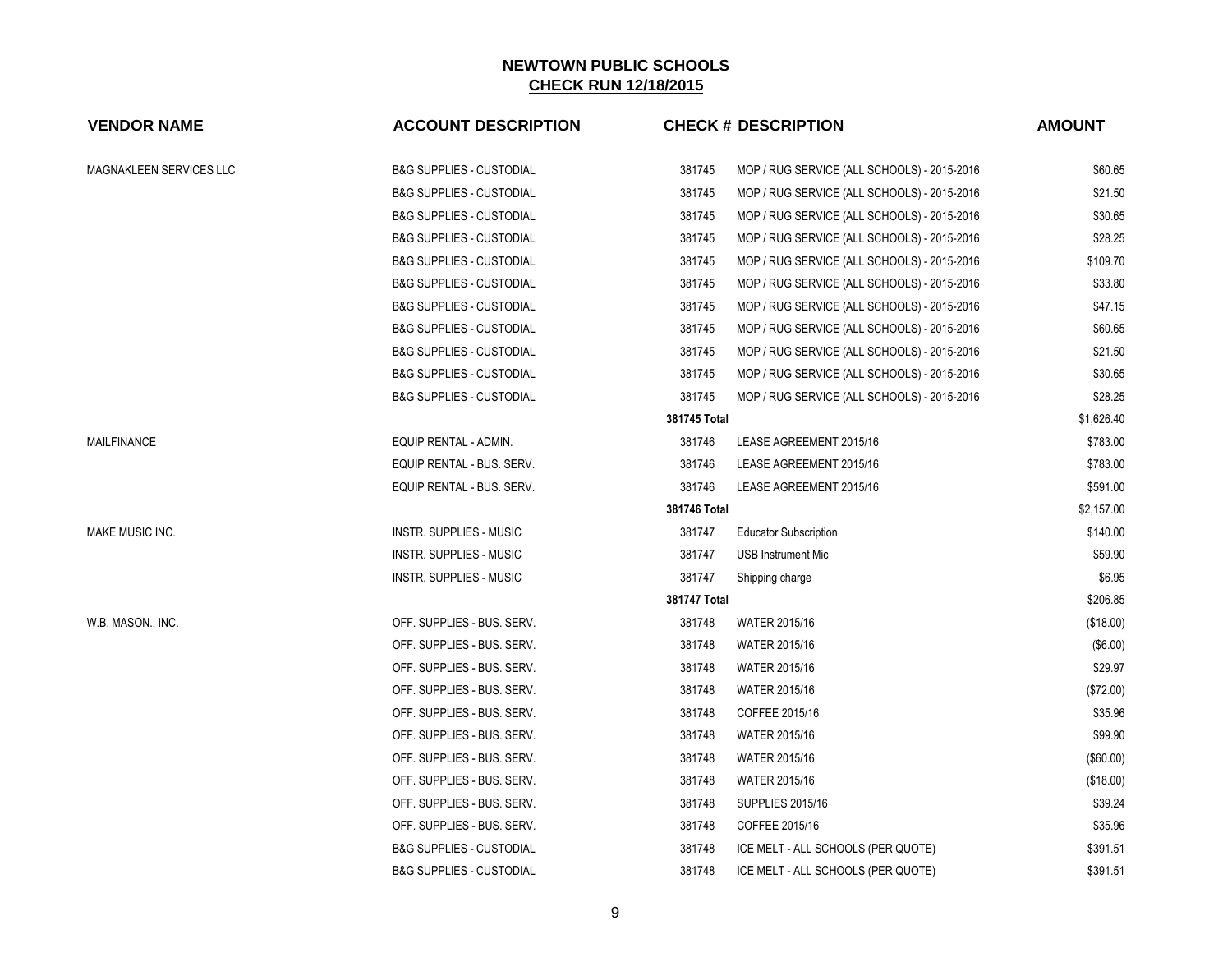| <b>VENDOR NAME</b>         | <b>ACCOUNT DESCRIPTION</b>           | <b>CHECK # DESCRIPTION</b>                        |                                                | <b>AMOUNT</b> |
|----------------------------|--------------------------------------|---------------------------------------------------|------------------------------------------------|---------------|
| W.B. MASON., INC.          | OTHER SUPPLIES - STAFF DEVELOP.      | 381748<br>Basic Office Supplies (see attached)    |                                                | \$247.40      |
|                            | <b>B&amp;G SUPPLIES - ADMIN.</b>     | 381748                                            | BOTTLED WATER / CUPS (MAINT DEPT.) - PER QUOTE | $(\$30.00)$   |
|                            | B&G SUPPLIES - ADMIN.                | 381748                                            | BOTTLED WATER / CUPS (MAINT DEPT.) - PER QUOTE | (\$6.00)      |
|                            | <b>B&amp;G SUPPLIES - ADMIN.</b>     | 381748                                            | BOTTLED WATER / CUPS (MAINT DEPT.) - PER QUOTE | \$80.52       |
|                            | INSTR. SUPPLIES - SP. ED. PREK-8     | 381748<br><b>LAMINATING POUCHES</b>               |                                                | \$262.45      |
|                            | <b>INSTR. SUPPLIES - WORLD LANG.</b> | 381748                                            | WORLD LANG. SUPPLIES - SEE CART                | \$83.03       |
|                            | INSTR. SUPPLIES - SOC. STUDIES       | 381748<br>SS SUPPLIES- SEE CART                   |                                                | \$111.83      |
|                            | OFF. SUPPLIES - H.S.                 | 381748<br>Assorted Office Supplies-HS             |                                                | \$49.82       |
|                            | OFF. SUPPLIES - H.S.                 | 381748<br>Assorted Office Supplies-HS             |                                                | \$3.28        |
|                            |                                      | 381748 Total                                      |                                                | \$1,652.38    |
| <b>MASTRI BUILDERS LLC</b> | <b>EMERGENCY REPAIRS - H.S.</b>      | 381749                                            | SHEETROCK OVER MURAL 2ND FLR B STAIRWELL       | \$500.00      |
|                            | B. & G. REPAIRS - M.S.               | 381749                                            | PATCH BROKEN SIDEWALK IN FRONT OF M/S          | \$3,000.00    |
|                            | B. & G. REPAIRS - M.S.               | 381749<br><b>B WING BATHROOMS - NMS</b>           |                                                | \$5,000.00    |
|                            | REPAIR & MAINTENANCE SERVICES        | 381749                                            | CEILING REPAIRS/WINDOW LEAK REPAIRS - HAWLEY   | \$3,200.00    |
|                            |                                      | 381749 Total                                      |                                                | \$11,700.00   |
| <b>BETTY MCFADDEN</b>      | OFF. SUPPLIES - ADMIN.               | 381750<br>STAFF BREAKFAST 12/14/15                |                                                | \$120.17      |
|                            |                                      | 381750 Total                                      |                                                | \$120.17      |
| REINALDO MEDINA            | <b>B&amp;G SUPPLIES - CUSTODIAL</b>  | 381751<br>SHOES (60068) CORR INGRESS              |                                                | \$16.99       |
|                            |                                      | 381751 Total                                      |                                                | \$16.99       |
| MELIORA ACADEMY INC.       | TUITION - OUT-OF-DISTRICT            | 381752<br>TUITION - OUT-OF-DISTRICT               |                                                | \$15.015.00   |
|                            |                                      | 381752 Total                                      |                                                | \$15,015.00   |
| WILLIAM B. MEYER INC.      | OFF. SUPPLIES - PUPIL SERV.          | 381753<br><b>RECORDS MANAGEMENT</b>               |                                                | \$62.69       |
|                            |                                      | 381753 Total                                      |                                                | \$62.69       |
| <b>RICHARD MILLS</b>       | <b>B&amp;G SUPPLIES - CUSTODIAL</b>  | 381754<br>SHOES (60068) CORR INGRESS              |                                                | \$12.48       |
|                            |                                      | 381754 Total                                      |                                                | \$12.48       |
| MOBILE MINI, INC.          | <b>EQUIP RENTAL - SPORTS</b>         | 381755<br><b>RENTAL CONTAINERS</b>                |                                                | \$95.00       |
|                            | <b>EQUIP RENTAL - SPORTS</b>         | 381755<br><b>RENTAL CONTAINERS</b>                |                                                | \$75.00       |
|                            |                                      | 381755 Total                                      |                                                | \$170.00      |
| E. A. MORSE & CO. INC.     | <b>REPAIRS - CUSTODIAL</b>           | 381756<br><b>CUSTODIAL MACHINE REPAIR - RIS</b>   |                                                | \$321.00      |
|                            |                                      | 381756 Total                                      |                                                | \$321.00      |
| MUSIC & ARTS CENTER, INC.  | <b>REPAIRS - MUSIC</b>               | 381757<br>For repairs throughout the school year. |                                                | \$72.50       |
|                            | <b>INSTR. SUPPLIES - MUSIC</b>       | 381757<br>For Orchestra supplies                  |                                                | \$99.00       |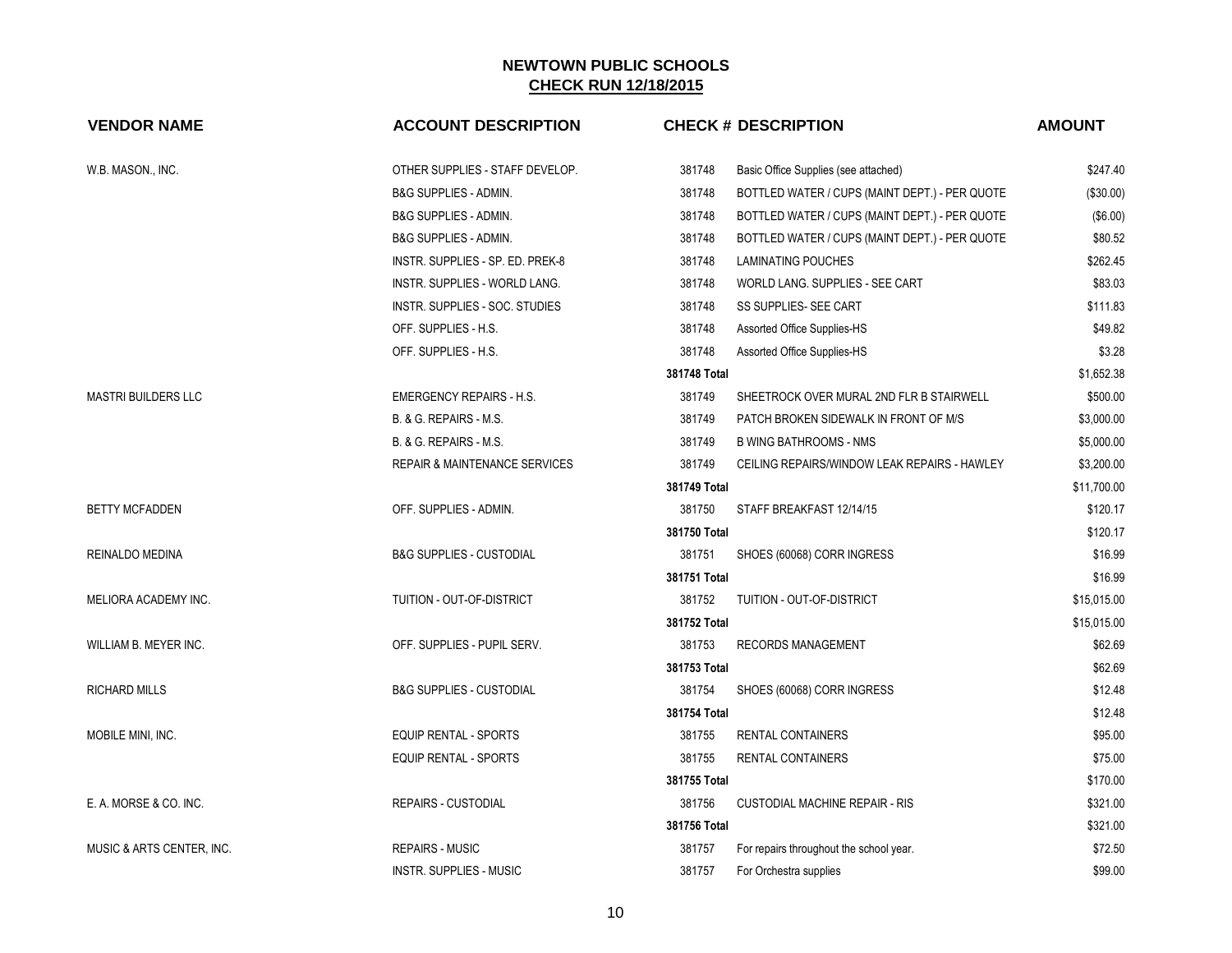| <b>VENDOR NAME</b>         | <b>ACCOUNT DESCRIPTION</b>           |              | <b>CHECK # DESCRIPTION</b>                           | <b>AMOUNT</b> |
|----------------------------|--------------------------------------|--------------|------------------------------------------------------|---------------|
| MUSIC & ARTS CENTER, INC.  | <b>INSTR. SUPPLIES - MUSIC</b>       | 381757       | For 7th grade Band supplies                          | \$99.00       |
|                            | <b>INSTR. SUPPLIES - MUSIC</b>       | 381757       | Thor s Hammer Band Set & Score 038081504254          | \$36.80       |
|                            | <b>INSTR. SUPPLIES - MUSIC</b>       | 381757       | Stronghold Band Set and Score PPS30                  | \$38.40       |
|                            | <b>INSTR. SUPPLIES - MUSIC</b>       | 381757       | Soar with the Dragons band set and score 023-4374-00 | \$33.60       |
|                            | <b>INSTR. SUPPLIES - MUSIC</b>       | 381757       | Infern in the lost Pines Band set and score PPS29    | \$38.40       |
|                            | <b>INSTR. SUPPLIES - MUSIC</b>       | 381757       | Confluence - Band Set and Score - 023-4346-00        | \$33.60       |
|                            | <b>INSTR. SUPPLIES - MUSIC</b>       | 381757       | Celestial Fanfare - 023-4393-00 Band set and score   | \$33.60       |
|                            | <b>INSTR. SUPPLIES - MUSIC</b>       | 381757       | Hidden World - Band Set & Score 798408092306         | \$36.00       |
|                            | <b>INSTR. SUPPLIES - MUSIC</b>       | 381757       | Band room Rock Band Set & Score 888680075941         | \$32.00       |
|                            | <b>INSTR. SUPPLIES - MUSIC</b>       | 381757       | At the Edge of Chaos Band set and Score              | \$36.80       |
|                            | <b>INSTR. SUPPLIES - MUSIC</b>       | 381757       | Triple Threat Michael Story Band Set & Score         | \$36.80       |
|                            |                                      | 381757 Total |                                                      | \$626.50      |
| <b>NASCO</b>               | INSTR. SUPPLIES - LIFE MAN./CULINARY | 381758       | GRID BLOCKS- GLUE-LEARNING PUZZLES                   | \$372.51      |
|                            |                                      | 381758 Total |                                                      | \$372.51      |
| <b>NCS PEARSON INC.</b>    | <b>INSTR. SUPPLIES - GIFTED</b>      | 381759       | OLSAT SCORING REFERENCE NUMBER 5140653               | \$1,827.58    |
|                            |                                      | 381759 Total |                                                      | \$1,827.58    |
| NEOPOST NORTHEAST DISTRICT | REPAIRS - BUS. SERV.                 | 381760       | REPAIR FOLDING MACHINE C/O                           | \$335.34      |
|                            |                                      | 381760 Total |                                                      | \$335.34      |
| NEWTOWN BOARD OF EDUCATION | MEDICAL INS. PREMIUMS                | 381761       | LONG TERM DISABILITY                                 | \$2,021.44    |
|                            | <b>ADMINISTRATION FEES</b>           | 381761       | RETIREE ADM FEE NOV 2015                             | \$235.00      |
|                            | <b>ADMINISTRATION FEES</b>           | 381761       | COBRA ADM FEE DECEMBER                               | \$300.00      |
|                            | LIFE INSURANCE                       | 381761       | AD&D PREMIUM                                         | \$1,186.02    |
|                            | LIFE INSURANCE                       | 381761       | <b>LIFE PREMIUM</b>                                  | \$5,930.10    |
|                            |                                      | 381761 Total |                                                      | \$9,672.56    |
| NEWTOWN FLORIST OF CT, LLC | CONTRACTED SERV. - B.O.E.            | 381762       | DISH GARDEN 11/24/15                                 | \$85.00       |
|                            |                                      | 381762 Total |                                                      | \$85.00       |
| NEWTOWN HARDWARE           | <b>B&amp;G SUPPLIES - MAINT.</b>     | 381763       | FOR MAINT SUPPLIES 2015/16                           | \$1.51        |
|                            | <b>B&amp;G SUPPLIES - MAINT.</b>     | 381763       | FOR MAINT SUPPLIES 2015/16                           | \$18.42       |
|                            | <b>B&amp;G SUPPLIES - MAINT.</b>     | 381763       | FOR MAINT SUPPLIES 2015/16                           | \$7.18        |
|                            | <b>B&amp;G SUPPLIES - MAINT.</b>     | 381763       | FOR MAINT SUPPLIES 2015/16                           | \$57.57       |
|                            | <b>B&amp;G SUPPLIES - MAINT.</b>     | 381763       | FOR MAINT SUPPLIES 2015/16                           | \$6.82        |
|                            | <b>B&amp;G SUPPLIES - MAINT.</b>     | 381763       | FOR MAINT SUPPLIES 2015/16                           | \$17.98       |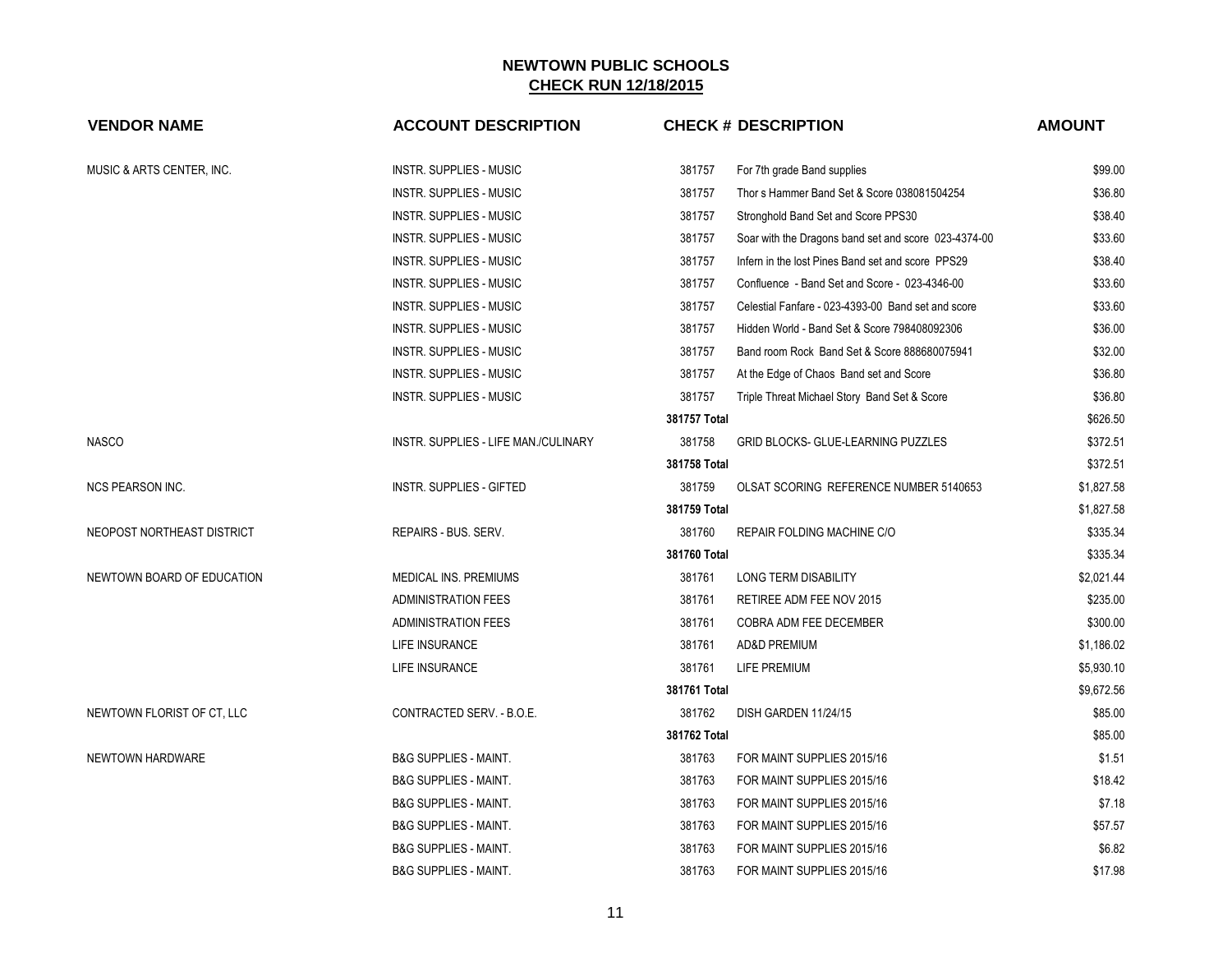| <b>VENDOR NAME</b>               | <b>ACCOUNT DESCRIPTION</b>          | <b>CHECK # DESCRIPTION</b>                             | <b>AMOUNT</b> |
|----------------------------------|-------------------------------------|--------------------------------------------------------|---------------|
| NEWTOWN HARDWARE                 | <b>B&amp;G SUPPLIES - MAINT.</b>    | 381763<br>FOR MAINT SUPPLIES 2015/16                   | \$16.45       |
|                                  | <b>B&amp;G SUPPLIES - MAINT.</b>    | 381763<br>FOR MAINT SUPPLIES 2015/16                   | \$21.80       |
|                                  | <b>B&amp;G SUPPLIES - MAINT.</b>    | 381763<br>FOR MAINT SUPPLIES 2015/16                   | \$31.46       |
|                                  | <b>B&amp;G SUPPLIES - MAINT.</b>    | 381763<br>FOR MAINT SUPPLIES 2015/16                   | \$8.09        |
|                                  | <b>B&amp;G SUPPLIES - MAINT.</b>    | 381763<br>FOR MAINT SUPPLIES 2015/16                   | \$34.16       |
|                                  | <b>B&amp;G SUPPLIES - MAINT.</b>    | 381763<br>FOR MAINT SUPPLIES 2015/16                   | \$17.37       |
|                                  | <b>B&amp;G SUPPLIES - MAINT.</b>    | 381763<br>FOR MAINT SUPPLIES 2015/16                   | \$11.68       |
|                                  | <b>B&amp;G SUPPLIES - MAINT.</b>    | 381763<br>FOR MAINT SUPPLIES 2015/16                   | \$7.53        |
|                                  |                                     | 381763 Total                                           | \$258.02      |
| NEWTOWN MIDDLE SCHOOL            | CONTRACTED SERV. - SPORTS           | 381764<br>Set up for payment of referees for sports.   | \$663.90      |
|                                  |                                     | 381764 Total                                           | \$663.90      |
| NEWTOWN MIDDLE SCHOOL            | CONTRACTED SERV. - SPORTS           | 381765<br>Set up for payment of referees for sports.   | \$982.24      |
|                                  |                                     | 381765 Total                                           | \$982.24      |
| NORTHEASTERN COMMUNICATIONS INC. | SECURITY MAINT.                     | 381766<br>Motorola XPR3500 Two-Way Radios, ERT         | \$1,139.34    |
|                                  |                                     | 381766 Total                                           | \$1,139.34    |
| ON-SITE SHREDDING                | CONTRACTED SERV. - BUS. SERV.       | 381767<br>SHREDDING SERV AT C/O 2015/16                | \$40.00       |
|                                  |                                     | 381767 Total                                           | \$40.00       |
| OTIS ELEVATOR COMPANY            | <b>B&amp;G CONTRACTED SERV.</b>     | 381768<br>ELEVATOR SVC CONTRACT - HAWL / RIS 2015-2016 | \$274.01      |
|                                  |                                     | 381768 Total                                           | \$274.01      |
| <b>CHRISTOPHER PADULA</b>        | <b>B&amp;G SUPPLIES - CUSTODIAL</b> | 381769<br>SHOES (60068)                                | \$104.54      |
|                                  |                                     | 381769 Total                                           | \$104.54      |
| <b>STEPHANIE PAPROSKI</b>        | STAFF TRAVEL - SP. ED. PREK-8       | 381770<br>TRAVEL AUG 2015 - NOV 2015                   | \$158.59      |
|                                  |                                     | 381770 Total                                           | \$158.59      |
| PAR INC.                         | INSTR. SUPPLIES - PSYCH.            | 381771<br><b>BRIEF ITEM 4468-TB</b>                    | \$224.00      |
|                                  | INSTR. SUPPLIES - PSYCH.            | 381771<br>BRIEF 4467-TB                                | \$168.00      |
|                                  | <b>INSTR. SUPPLIES - PSYCH.</b>     | 381771<br>S&H                                          | \$31.36       |
|                                  |                                     | 381771 Total                                           | \$423.36      |
| J.W. PEPPER & SON INC.           | <b>INSTR. SUPPLIES - MUSIC</b>      | 381772<br><b>MUSIC SUPPLIES</b>                        | \$33.99       |
|                                  |                                     | 381772 Total                                           | \$33.99       |
| PERKINS SCHOOL FOR THE BLIND     | TUITION - OUT-OF-DISTRICT           | 381773<br>TUITION - OUT-OF-DISTRICT                    | \$21,173.98   |
|                                  |                                     | 381773 Total                                           | \$21,173.98   |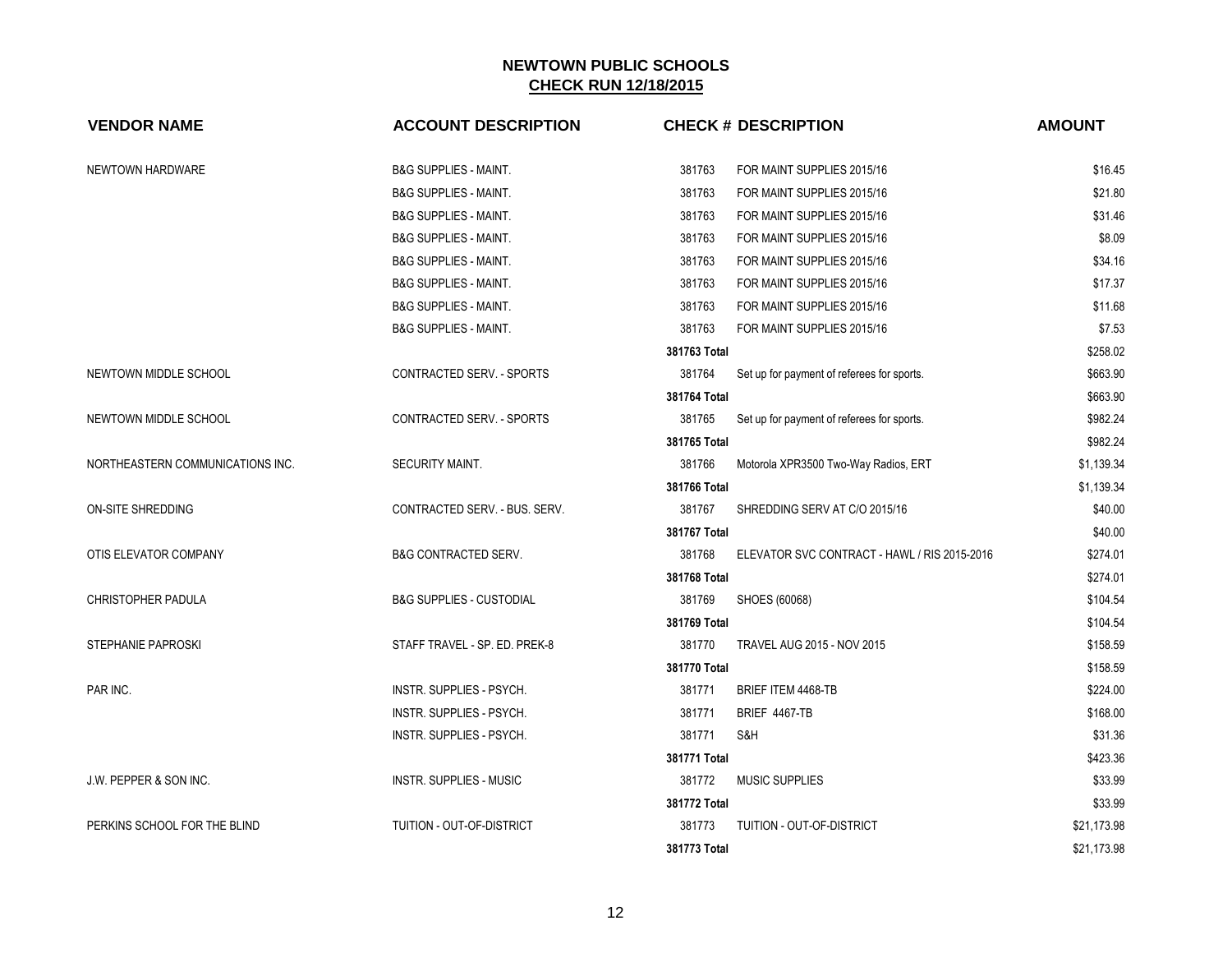| <b>VENDOR NAME</b>           | <b>ACCOUNT DESCRIPTION</b>          | <b>CHECK # DESCRIPTION</b>                            | <b>AMOUNT</b> |
|------------------------------|-------------------------------------|-------------------------------------------------------|---------------|
| <b>CHRISSIE PIERCE</b>       | OTHER SUPPLIES - STAFF DEVELOP.     | 381774<br><b>FOOD</b>                                 | \$101.76      |
|                              |                                     | 381774 Total                                          | \$101.76      |
| DARREN PIERRE                | <b>B&amp;G SUPPLIES - CUSTODIAL</b> | 381775<br>SHOES (60068)                               | \$127.60      |
|                              |                                     | 381775 Total                                          | \$127.60      |
| PITSCO EDUCATION             | INSTR. SUPPLIES - TECH ED.          | 381776<br>BALSA WOOD BODY BLANKS                      | \$117.30      |
|                              | INSTR. SUPPLIES - TECH ED.          | 381776<br>CO2 CARTRIDGES                              | \$107.80      |
|                              | INSTR. SUPPLIES - TECH ED.          | 381776<br>PREMIUM OUTSIDE FRONT WHEEL/AXLE SET        | \$9.95        |
|                              | INSTR. SUPPLIES - TECH ED.          | 381776<br>PREMIUM INSIDE REAR WHEEL/AXLE SET          | \$10.95       |
|                              | INSTR. SUPPLIES - TECH ED.          | 381776<br><b>SHIPPING</b>                             | \$19.68       |
|                              |                                     | 381776 Total                                          | \$265.68      |
| PRESENTATION SYSTEMS INC.    | INSTR. SUPPLIES - CLASSROOM         | 381777<br>Postermaker supplies - see attached         | \$725.00      |
|                              | INSTR. SUPPLIES - CLASSROOM         | 381777<br>Shipping                                    | \$56.00       |
|                              |                                     | 381777 Total                                          | \$781.00      |
| RED THREAD SPACES LLC        | B. & G. IMPROVE - M.S.              | 381778<br>CARPET / FLOOR REPLACE - NMS (PER PROPOSAL) | \$1,893.60    |
|                              |                                     | 381778 Total                                          | \$1,893.60    |
| <b>MARY LOU RICCIO</b>       | STAFF TRAVEL - PUPIL SERV.          | 381779<br>TRAVEL OCT 2015                             | \$138.00      |
|                              | STAFF TRAVEL - PUPIL SERV.          | 381779<br>TRAVEL NOV 2015                             | \$105.86      |
|                              |                                     | 381779 Total                                          | \$243.86      |
| ELIZABETH T. RICKEY          | TUTORS - HOMEBOUND                  | 381780<br><b>TUTORS - HOMEBOUND</b>                   | \$1,640.00    |
|                              |                                     | 381780 Total                                          | \$1,640.00    |
| VALERY SALAS-SULLIVAN        | CONTRACTED SERV. - SP/HEAR.         | 381781<br>BI-LINGUAL SPEECH EVALUATION FOR PRESCHOOL  | \$1,000.00    |
|                              |                                     | 381781 Total                                          | \$1,000.00    |
| <b>NELSON M. SANTOS</b>      | STAFF TRAVEL - INFO. TECH.          | 381782<br>Intradistrict travel OCT 2015               | \$70.55       |
|                              | STAFF TRAVEL - INFO. TECH.          | 381782<br>Intradistrict travel NOV 2015               | \$73.49       |
|                              |                                     | 381782 Total                                          | \$144.04      |
| LAURA SARGENT                | STAFF TRAVEL - CLASSROOM            | 381783<br>TRAVEL PROF DEVELOPMENT OCT 2015            | \$51.75       |
|                              |                                     | 381783 Total                                          | \$51.75       |
| <b>SCANTRON CORPORATION</b>  | INSTR. SUPPLIES - WORLD LANG.       | 381784<br>2 QUANTITY OF THE 19641 ANSWER SHEET B      | \$104.00      |
|                              | INSTR. SUPPLIES - SOC. STUDIES      | 381784<br>4 QUANTITY OF THE 19641 ANSWER SHEET B      | \$302.25      |
|                              |                                     | 381784 Total                                          | \$406.25      |
| <b>SCHOLASTIC BOOK FAIRS</b> | INSTR. SUPPLIES - READING           | 381785<br>For purchase of books at Warehouse sale     | \$200.00      |
|                              |                                     | 381785 Total                                          | \$200.00      |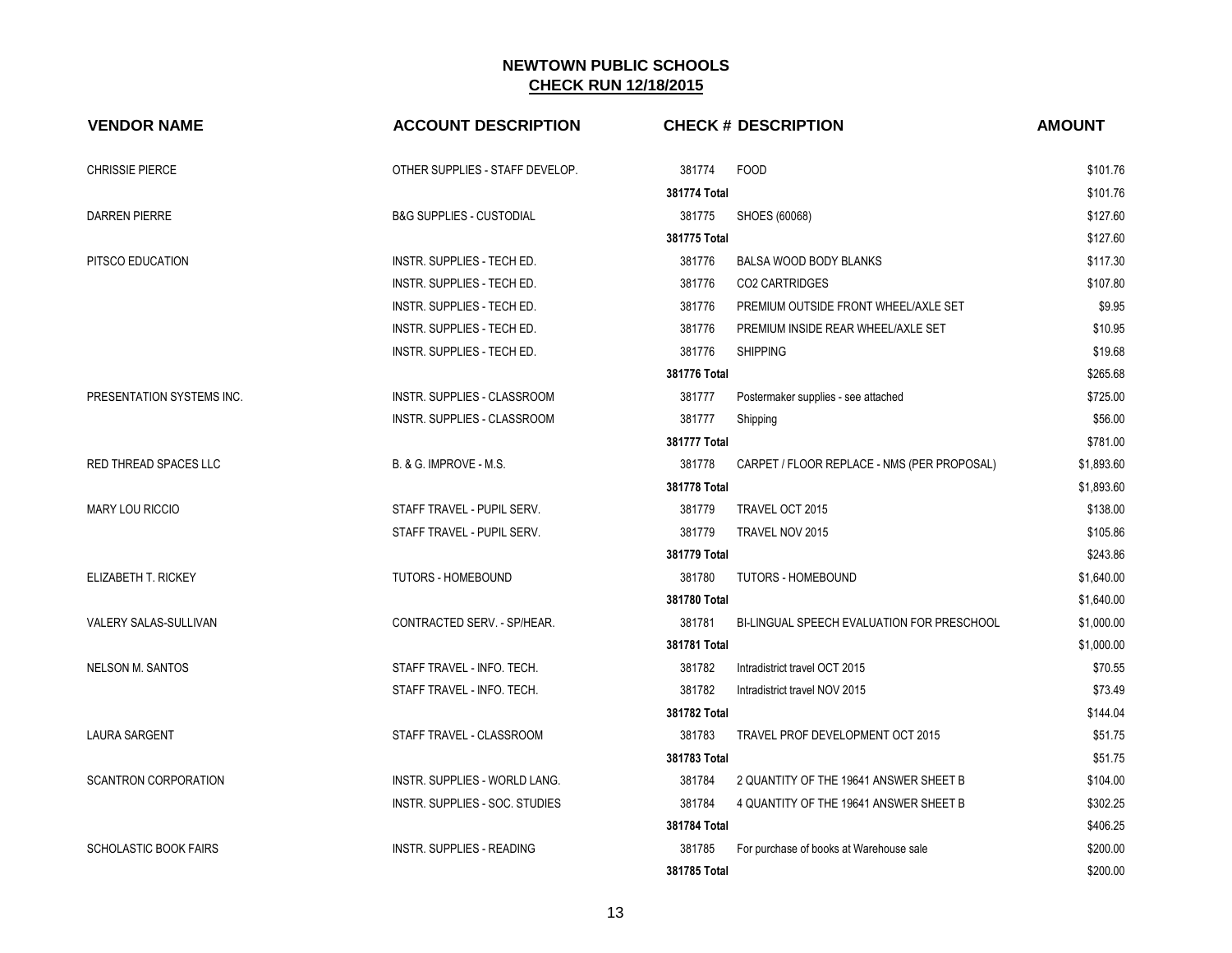| <b>VENDOR NAME</b>            | <b>ACCOUNT DESCRIPTION</b>        |              | <b>CHECK # DESCRIPTION</b>                               | <b>AMOUNT</b> |
|-------------------------------|-----------------------------------|--------------|----------------------------------------------------------|---------------|
| SCHOLASTIC INC.               | STAFF TRAIN. - READING            | 381786       | Shipping                                                 | \$8.10        |
|                               | STAFF TRAIN. - READING            | 381786       | Day to Day Assessment in the Reading Workshop            | \$89.95       |
|                               |                                   | 381786 Total |                                                          | \$98.05       |
| SCHOLASTIC LIBRARY PUBLISHING | CONTRACTED SERV. - LIBRARY        | 381787       | Bookflix Gold, TrueFlix                                  | \$1,918.00    |
|                               |                                   | 381787 Total |                                                          | \$1,918.00    |
| SCHOOL HEALTH CORPORATION     | MEDICAL SUPPLIES - ELEM.          | 381788       | AJ48025-Emergency Blanket- MG & HS                       | \$17.05       |
|                               | MEDICAL SUPPLIES - ELEM.          | 381788       | AJ-47003- Toothetts(STARR)                               | \$11.24       |
|                               | MEDICAL SUPPLIES - ELEM.          | 381788       | <b>FREIGHT</b>                                           | \$19.95       |
|                               | MEDICAL SUPPLIES - M.S.           | 381788       | AJ91531-Pill counter-MS                                  | \$9.35        |
|                               | MEDICAL SUPPLIES - M.S.           | 381788       | AJ37016-Ear Ease-MS                                      | \$12.35       |
|                               | MEDICAL SUPPLIES - H.S.           | 381788       | MultiStix-# AJ44193- for High School                     | \$83.55       |
|                               |                                   | 381788 Total |                                                          | \$153.49      |
| <b>SCHOOL SPECIALTY</b>       | INSTR. SUPPLIES - CLASSROOM       | 381789       | Assorted items for classroom use, including chart paper  | \$73.36       |
|                               | INSTR. SUPPLIES - CLASSROOM       | 381789       | Assorted items for classroom use, including rubber bands | \$61.80       |
|                               | INSTR. SUPPLIES - CLASSROOM       | 381789       | Assorted items for classroom use, including rubber bands | \$76.48       |
|                               |                                   | 381789 Total |                                                          | \$211.64      |
| JEFFREY SCHUPP                | INSTR. SUPPLIES - SCIENCE         | 381790       | SUPPLIES SCIENCE                                         | \$144.30      |
|                               | STAFF TRAVEL - STAFF DEVELOP.     | 381790       | NSTA CONF HOTEL & PARKING                                | \$375.00      |
|                               | ACCOMMODATIONS - STAFF DEVELOP.   | 381790       | <b>NSTA CONF HOTEL</b>                                   | \$150.00      |
|                               | OTHER SUPPLIES - STAFF DEVELOP.   | 381790       | NSTA CONF FOOD                                           | \$137.44      |
|                               |                                   | 381790 Total |                                                          | \$806.74      |
| <b>SECURE ECO SHRED</b>       | OFF. SUPPLIES - ADMIN.            | 381791       | for monthly shredding contract - Account #113503         | \$35.00       |
|                               |                                   | 381791 Total |                                                          | \$35.00       |
| SILVER'S SOLAR SOLUTIONS LLC  | B. & G. IMPROVE - HOM.            | 381792       | INTERIOR FILM FOR WINDOWS - HOM                          | \$907.37      |
|                               | B. & G. IMPROVE - HAW.            | 381792       | INTERIOR FILM FOR WINDOWS - HAW                          | \$771.67      |
|                               | B. & G. IMPROVE - M.G.            | 381792       | INTERIOR FILM FOR WINDOWS - MG                           | \$1,059.78    |
|                               | B. & G. IMPROVE - RIS.            | 381792       | INTERIOR FILM FOR WINDOWS - RIS                          | \$2,689.48    |
|                               | B. & G. IMPROVE - M.S.            | 381792       | INTERIOR FILM FOR WINDOWS - NMS                          | \$1,065.09    |
|                               | <b>B. &amp; G. IMPROVE - H.S.</b> | 381792       | INTERIOR FILM FOR WINDOWS - NHS                          | \$3,326.70    |
|                               |                                   | 381792 Total |                                                          | \$9,820.09    |
| SOCIAL LEARNING CENTER, LLC   | PROF. SERV. - PSYCH/MED. EVAL.    | 381793       | PROF. SERV. - PSYCH/MED. EVAL.                           | \$600.00      |
|                               | PROF. SERV. - PSYCH/MED. EVAL.    | 381793       | PROF. SERV. - PSYCH/MED. EVAL.                           | \$450.00      |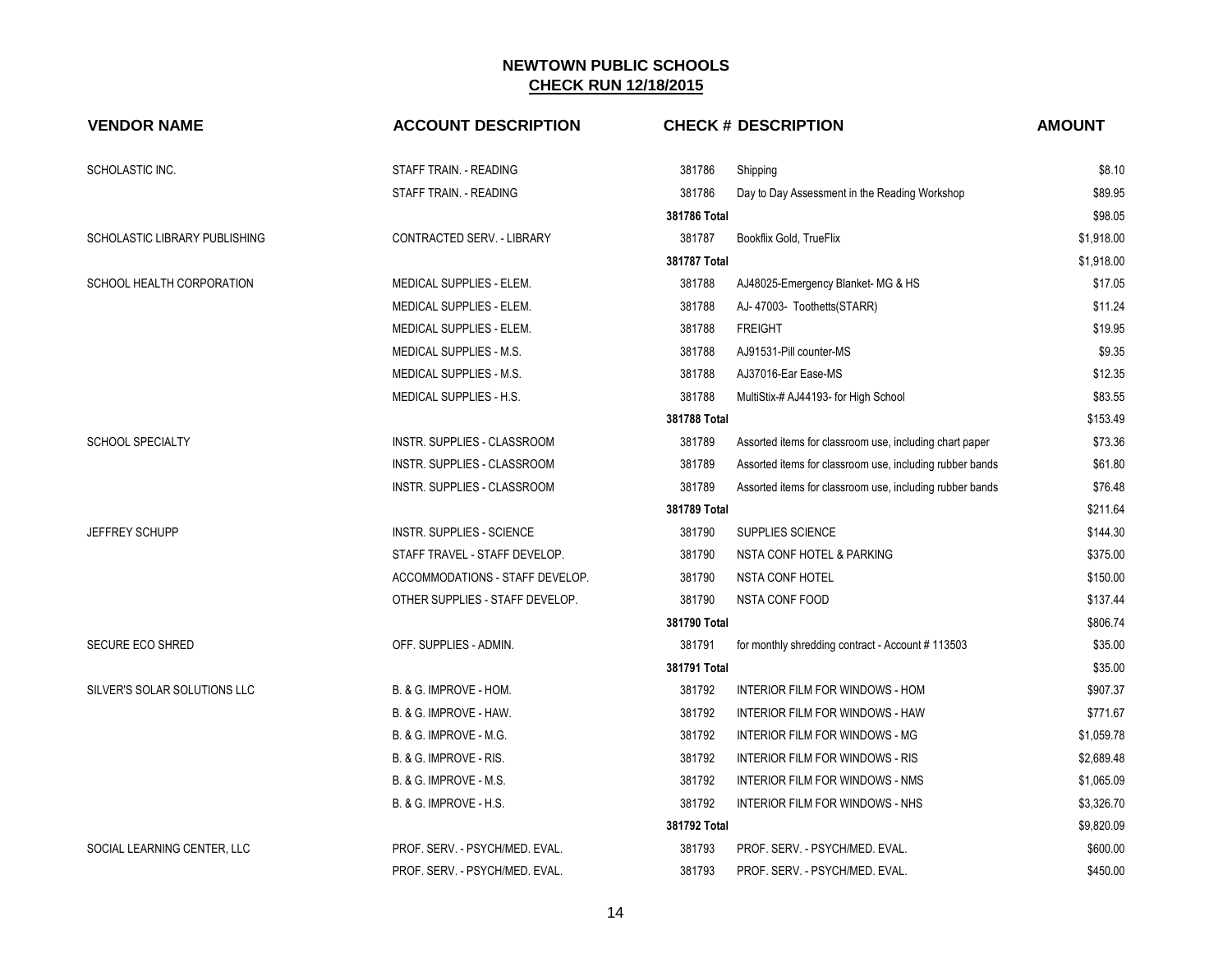| <b>VENDOR NAME</b>                | <b>ACCOUNT DESCRIPTION</b>          |              | <b>CHECK # DESCRIPTION</b>                                 | <b>AMOUNT</b> |
|-----------------------------------|-------------------------------------|--------------|------------------------------------------------------------|---------------|
| SOCIAL LEARNING CENTER, LLC       | PROF. SERV. - PSYCH/MED. EVAL.      | 381793       | PROF. SERV. - PSYCH/MED. EVAL.                             | \$1,125.00    |
|                                   |                                     | 381793 Total |                                                            | \$2,175.00    |
| DENISE SOUCAR                     | CONTRACTED SERV. - INFO. TECH.      | 381794       | Assist with scheduling in Power School for RIS and NMS     | \$375.00      |
|                                   |                                     | 381794 Total |                                                            | \$375.00      |
| SPC SCHOOL PUBLICATIONS COMPANY   | PRINTING - ENGLISH                  | 381795       | HAWKEYE 300 COPIES VOL XXVII ISSUE 2                       | \$925.00      |
|                                   |                                     | 381795 Total |                                                            | \$925.00      |
| STAMP FULFILLMENT SERVICES        | POSTAGE - GUIDANCE                  | 381796       | Personalized Stamped envelopes per attached.               | \$585.50      |
|                                   | POSTAGE - GUIDANCE                  | 381796       | Premium Options Charge                                     | \$4.70        |
|                                   | POSTAGE - GUIDANCE                  | 381796       | Shipping charge                                            | \$6.75        |
|                                   |                                     | 381796 Total |                                                            | \$596.95      |
| STEPNEY HARDWARE INC.             | <b>B&amp;G SUPPLIES - MAINT.</b>    | 381797       | FOR MAINT SUPPLIES 2015-2016                               | \$12.58       |
|                                   |                                     | 381797 Total |                                                            | \$12.58       |
| SUPERIOR CLEANERS AND TAILORS     | INSTR. SUPPLIES - SP. ED. PREK-8    | 381798       | LAUNDRY                                                    | \$16.50       |
|                                   |                                     | 381798 Total |                                                            | \$16.50       |
| TAX COLLECTOR NEWTOWN             | SEWER OPERATION & MAINT.            | 381799       | <b>SEWER USE MAINT</b>                                     | \$5,652.02    |
|                                   | SEWER OPERATION & MAINT.            | 381799       | SEWER USE H/S                                              | \$232.69      |
|                                   | SEWER OPERATION & MAINT.            | 381799       | SEWER USE M/S                                              | \$885.71      |
|                                   |                                     | 381799 Total |                                                            | \$6,770.42    |
| TECHNICAL EDUCATION SOLUTIONS LLC | TECH. SOFTWARE - INFO. TECH.        | 381800       | 20 User license SE-S0564 - SolidWorks                      | \$950.00      |
|                                   | TECH. SOFTWARE - INFO. TECH.        | 381800       | Stand Alone Seat SE-S-001                                  | \$200.00      |
|                                   |                                     | 381800 Total |                                                            | \$1,150.00    |
| MICHELLE TENENBAUM                | STUDENT TRAVEL - MUSIC              | 381801       | <b>CMEA PARTICIPATION FEE</b>                              | \$130.00      |
|                                   |                                     | 381801 Total |                                                            | \$130.00      |
| <b>TESTA REFRIGERATION, LLC</b>   | <b>REPAIRS - CAFETERIA</b>          | 381802       | REPAIR TWO DOOR TRAULSEN                                   | \$200.00      |
|                                   | <b>REPAIRS - CAFETERIA</b>          | 381802       | REPAIR 2 DOOR TRAULSENS                                    | \$360.92      |
|                                   | <b>REPAIRS - CAFETERIA</b>          | 381802       | REPAIR VHOBART LOW BOY                                     | \$140.00      |
|                                   |                                     | 381802 Total |                                                            | \$700.92      |
| <b>GARY TETU</b>                  | <b>B&amp;G SUPPLIES - CUSTODIAL</b> | 381803       | SHOES (60068) CORR INGRESS                                 | \$50.00       |
|                                   |                                     | 381803 Total |                                                            | \$50.00       |
| THOMSON REUTERS - WEST            | SUPPLIES - LIBRARY                  | 381804       | School Law Bulletin Subscription for school year 2015-2016 | \$378.03      |
|                                   |                                     | 381804 Total |                                                            | \$378.03      |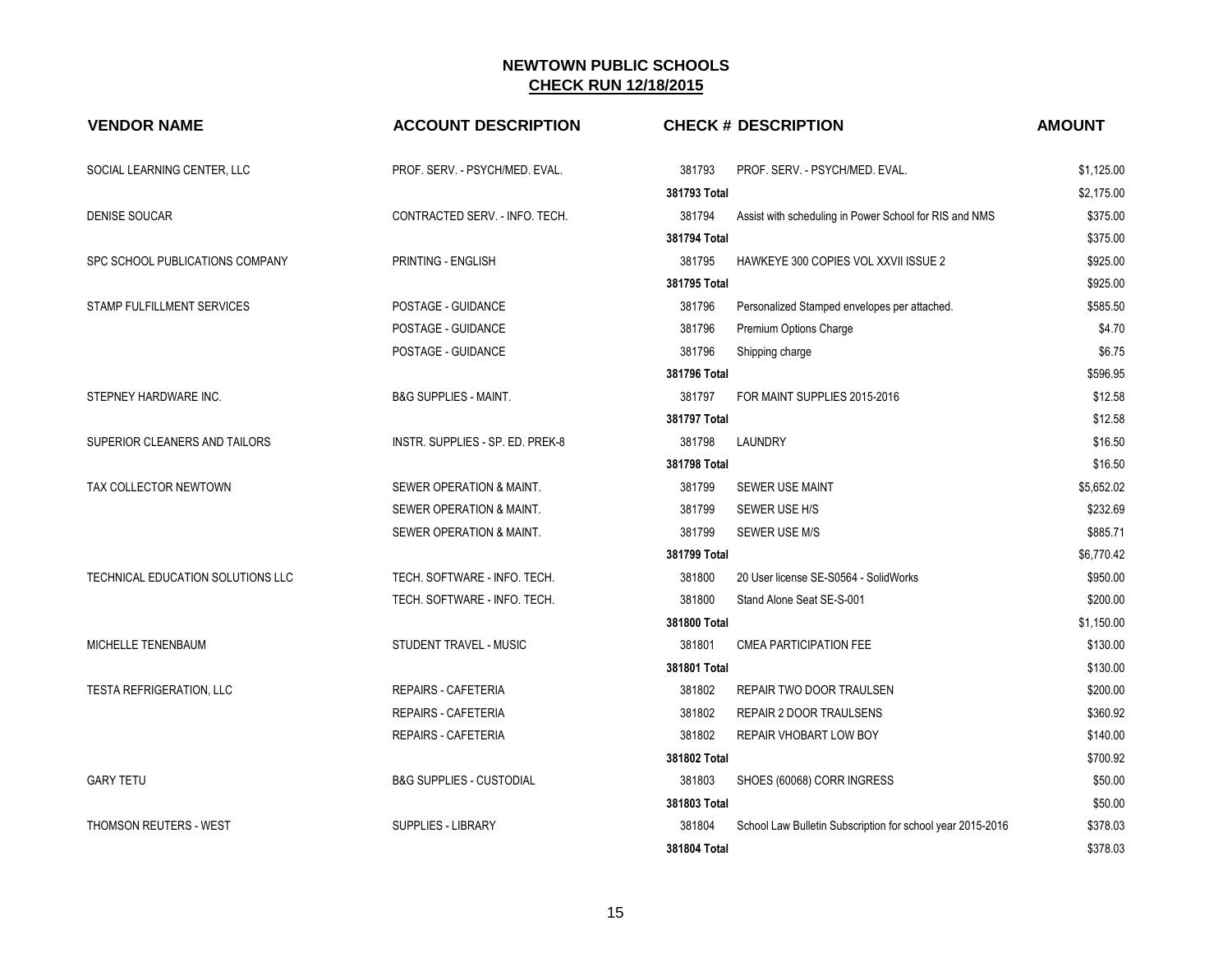| <b>VENDOR NAME</b>                   | <b>ACCOUNT DESCRIPTION</b>          | <b>CHECK # DESCRIPTION</b>                            | <b>AMOUNT</b> |
|--------------------------------------|-------------------------------------|-------------------------------------------------------|---------------|
| THYSSENKRUPP ELEVATOR CORP           | <b>B&amp;G CONTRACTED SERV.</b>     | 381805<br>ELEVATOR SVC CONTRACT - SH (2015-2016)      | \$186.55      |
|                                      | <b>B&amp;G CONTRACTED SERV.</b>     | 381805<br>ELEVATOR MAINT AGREEMENT - NHS              | \$2,470.56    |
|                                      |                                     | 381805 Total                                          | \$2,657.11    |
| TIME FOR KIDS                        | INSTR. SUPPLIES - READING           | 381806<br>Time for Kids Magazine                      | \$742.00      |
|                                      |                                     | 381806 Total                                          | \$742.00      |
| TOCE BROS INC.                       | REPAIRS - MAINT.                    | 381807<br>TRUCK TIRES FOR 100NT (PER QUOTE)           | \$700.72      |
|                                      |                                     | 381807 Total                                          | \$700.72      |
| TOM'S SERVICE LLC                    | <b>REPAIRS - CAFETERIA</b>          | 381808<br><b>REPAIR VULCAN STEAMER</b>                | \$112.50      |
|                                      |                                     | 381808 Total                                          | \$112.50      |
| TRANS-CLEAN CORP.                    | <b>B&amp;G CONTRACTED SERV.</b>     | 381809<br>STEAM CLEAN / DEGREASE KITCHEN EXHAUST SYS. | \$420.00      |
|                                      |                                     | 381809 Total                                          | \$420.00      |
| TREASURER - STATE OF CONNECTICUT     | CONTRACTED SERV. - SUPER.           | 381810<br><b>FINGERPRINTS</b>                         | \$44.25       |
|                                      |                                     | 381810 Total                                          | \$44.25       |
| TREASURER - STATE OF CONNECTICUT     | CONTRACTED SERV. - SUPER.           | 381811<br><b>FINGERPRINTS</b>                         | \$13.50       |
|                                      |                                     | 381811 Total                                          | \$13.50       |
| TREASURER - STATE OF CONNECTICUT     | CONTRACTED SERV. - SUPER.           | 381812<br><b>FINGERPRINTS</b>                         | \$14.75       |
|                                      |                                     | 381812 Total                                          | \$14.75       |
| TREASURER - STATE OF CONNECTICUT     | CONTRACTED SERV. - SUPER.           | 381813<br><b>FINGERPRINTS</b>                         | \$50.00       |
|                                      |                                     | 381813 Total                                          | \$50.00       |
| URGENT CARE MEDICAL ASSOCIATES       | MEDICAL INS. PREMIUMS               | 381814<br>POST OFFER                                  | \$568.80      |
|                                      |                                     | 381814 Total                                          | \$568.80      |
| <b>FRANK VACCARELLI</b>              | <b>B&amp;G SUPPLIES - CUSTODIAL</b> | 381815<br>SHOES (60068) CORR INGRESS                  | \$6.33        |
|                                      |                                     | 381815 Total                                          | \$6.33        |
| SUSAN H. VOGELMAN                    | CONTRACTED SERV. - MUSIC            | 381816<br>ACCOMPANIST 10/27/15 - 11/25/15             | \$280.00      |
|                                      | CONTRACTED SERV. - MUSIC            | 381816<br>ACCOMPANIST 11/30/2015 - 12/03/2015         | \$260.00      |
|                                      |                                     | 381816 Total                                          | \$540.00      |
| ELIZABETH WARD TOLLER                | INSTR. SUPPLIES - WORLD LANG.       | 381817<br>STAFF MEETING SUPPLIES                      | \$44.91       |
|                                      |                                     | 381817 Total                                          | \$44.91       |
| <b>WELLS FARGO EQUIPMENT FINANCE</b> | EQUIP RENTAL - B&G                  | 381818<br>LEASE 2015/16 B-18T-5 FORKLIFT              | \$477.98      |
|                                      |                                     | 381818 Total                                          | \$477.98      |
| WELLSPRING FOUNDATION INC.           | TUITION - OUT-OF-DISTRICT           | 381819<br>TUITION - OUT-OF-DISTRICT                   | \$3,264.00    |
|                                      | TUITION - OUT-OF-DISTRICT           | 381819<br>TUITION - OUT-OF-DISTRICT                   | \$4,891.58    |